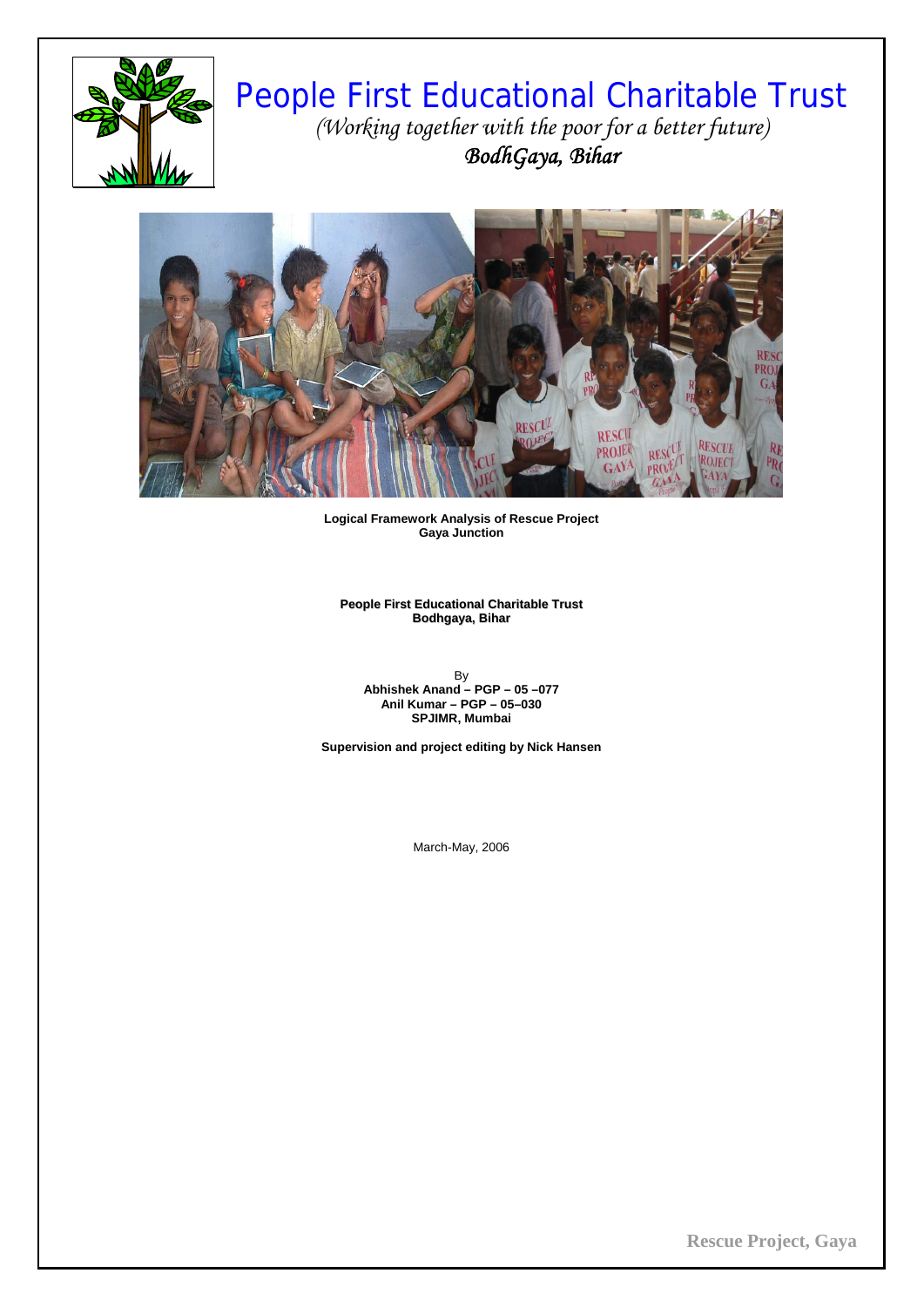# **Table of Contents**

| Introduction |
|--------------|
|              |
|              |
|              |
|              |
|              |
|              |
|              |
|              |
|              |
|              |
|              |
|              |
|              |
|              |
|              |
|              |
|              |
|              |
|              |
|              |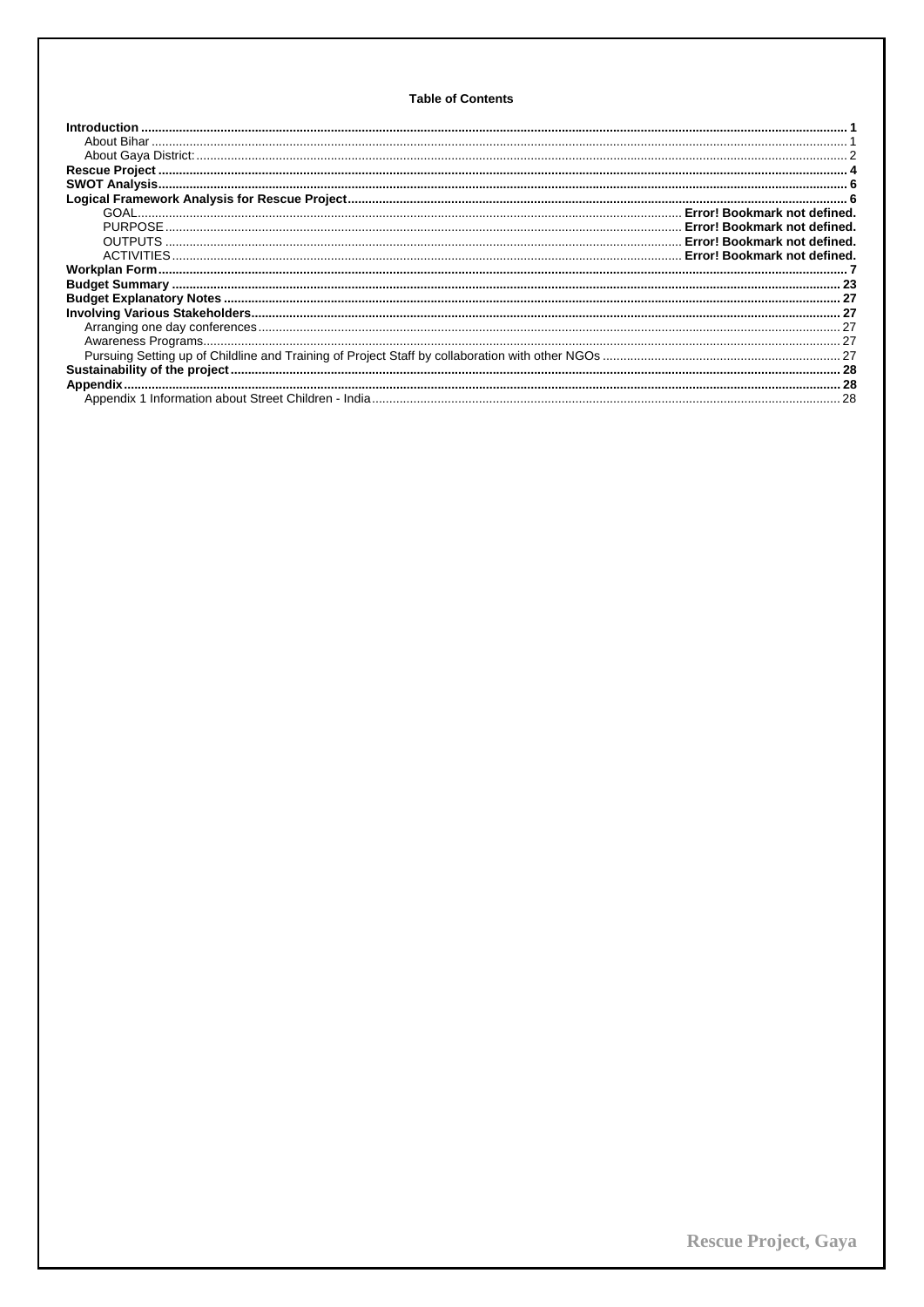## <span id="page-2-0"></span>**Introduction**

"If you want to invest for a year – plant rice. If you want to invest for a decade – plant trees. If you want to invest for lifetime – educate children." **Confucius** -

The above quote aptly captures the focus area of People First– "Education". People First has been working in the states of Bihar and Jharkhand, the two eastern states, which lag behind in all measures of development, especially Bihar. People First has been active in and around Gaya District since last 16 years working for the betterment of the village population through various endeavors in fields like education, health, vocational training etc.

# **About Bihar**

Bihar is at the bottom of every Government Social Indices. Whether it is the rate of illiteracy, the number of people living below the poverty line, the amount of paved roads, access to Medical Care on even the number of cinemas per head of population. Much has been written about Bihar. It is considered a hopeless place riddled with corruption, totally lacking in effective administration and without any law and order. For this reasons may larger agencies often that have fixed ways of working tend to ignore Bihar. Therefore, the role of small, effective community based organizations such as People First Educational Charitable Trust is a vital one. The forgotten children of Bihar need all the assistance and help they can get, to lift themselves above the darkness of illiteracy and ignorance To receive basic human rights, such as access to education and access to medical care which are so often denied to them and which we take for granted in the West.



**contribute towards primary education** 



**Figure 2 Population density of Gaya district is far more than over all India figure whereas CMIE index is quite less that standard figure.**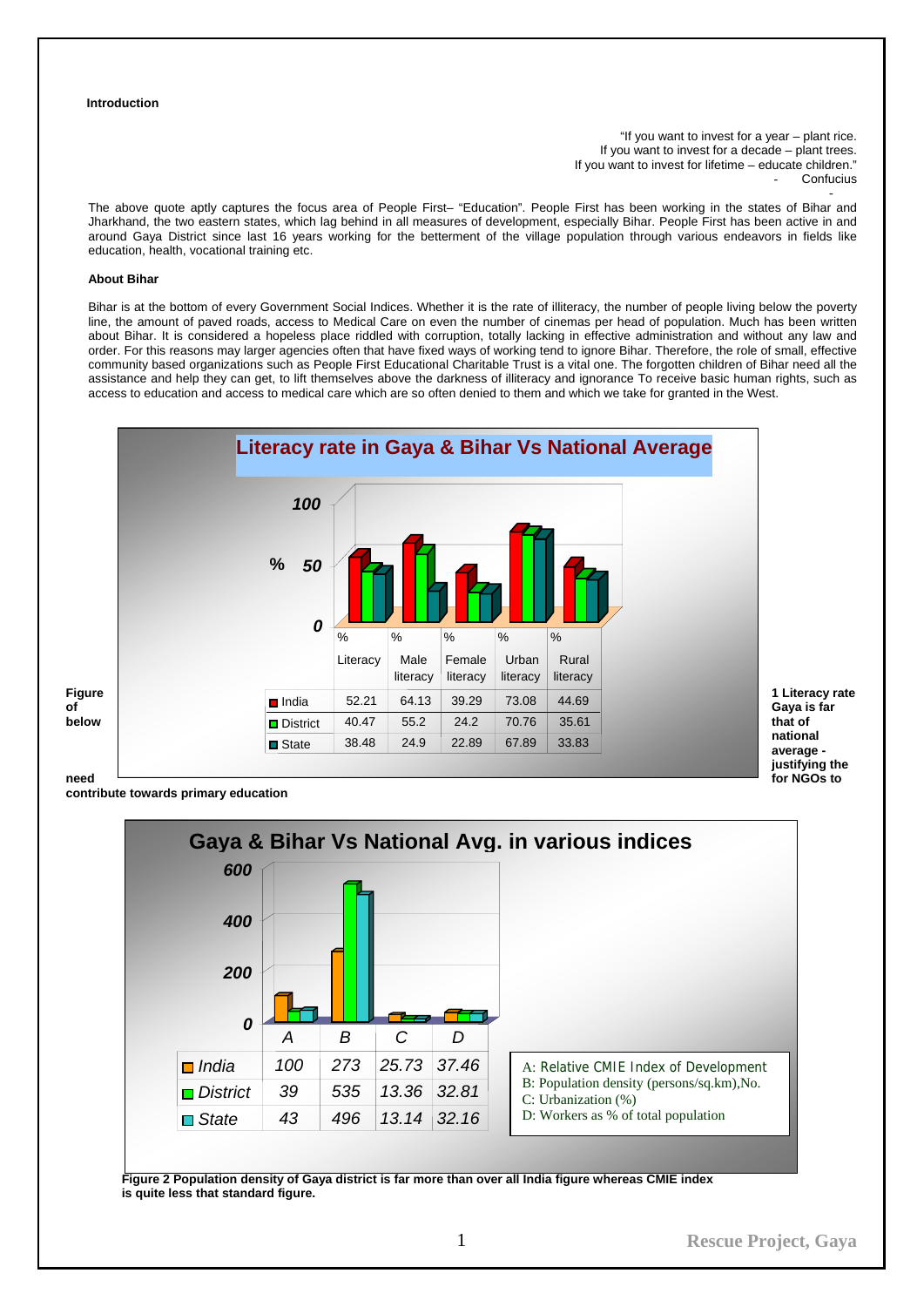<span id="page-3-0"></span>

# **Figure 4 Population growth rate of Gaya is above than overall national figure. This clearly indicates the need for population control awareness activities at Gaya.**



**Abo Figure 3 Household savings in Gaya is far less than national average because of low income.** 

# **ut Gaya District:**

Gaya, with a population of around 27 lakhs, is the second largest district in Bihar and is affected by Maoist insurgency. Gaya is a holy town for Hindus and the adjoining BodhGaya a holy place for Buddhists. BodhGaya is a famous tourist spot and even has an international airport. There

has been several grants from national and international bodies for development of Gaya & BodhGaya, however, it ranks among the lowest in all development indicators in India.

Gaya has a fertile land and agriculture is the main occupation as depicted by the net sown area in the Fig.5.

8). Gaya district is densely populated and also population growth rate is higher than that of the national average as depicted by Figs 2 & 4. 87% of the population lives in rural area and one good thing is that gender ratio is well balanced (see Figs 6, 7 &







**Figure 7 Rural population is in majority by a large margin** 

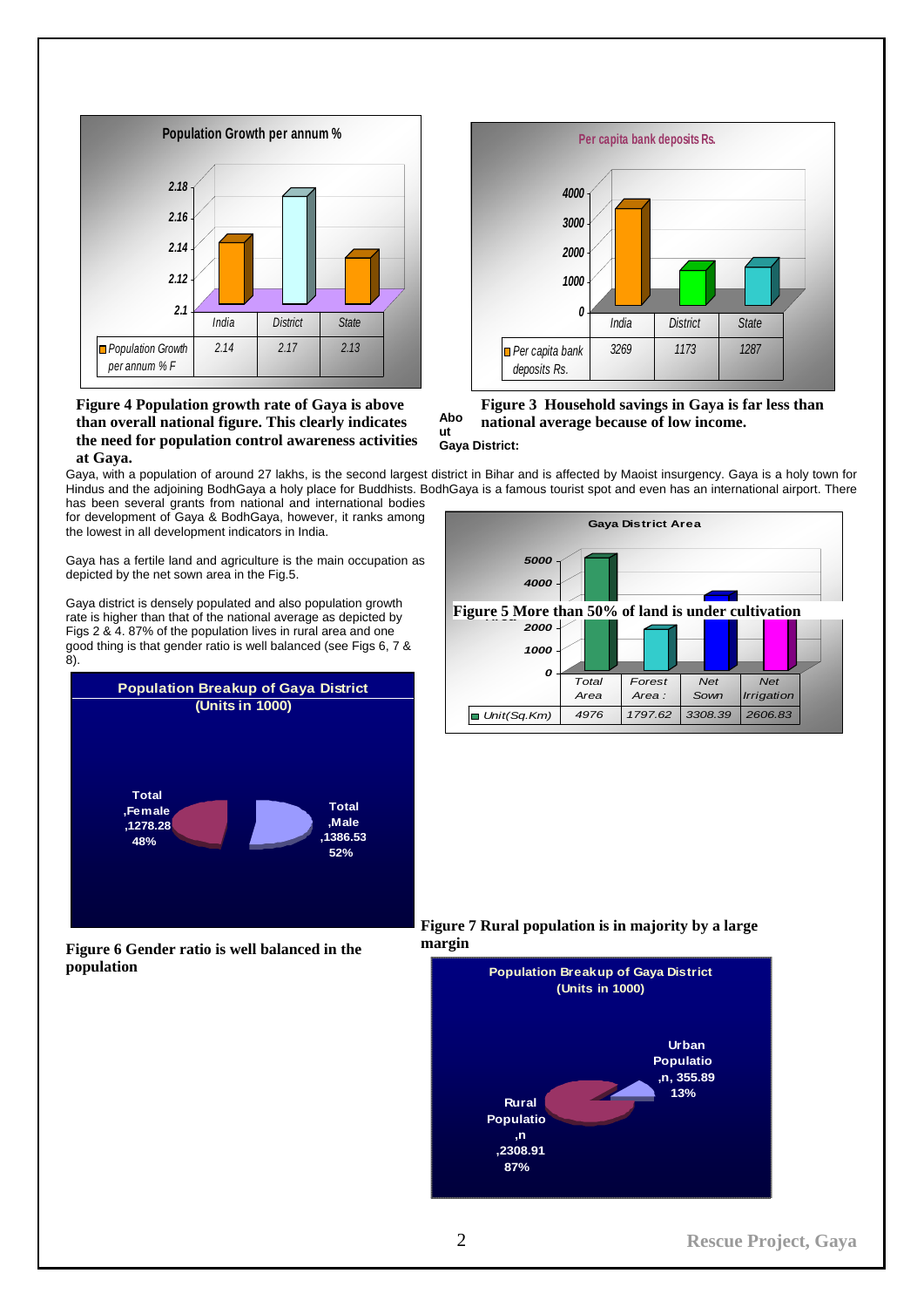

**Figure 8 Gender ratio is balanced in both urban and rural area** 

Another thing to note about population is that there is a large scheduled caste population (around 33%) (Fig 9). This coupled with the fact that rural population is in majority (87%), indicates that a large section of the society belongs to scheduled caste. This is in conjunction with the fact that Gaya is a reserved constituency. Scheduled caste and scheduled tribe belong to highly deprived section of the society and most of them live below the poverty line and have little access to education and proper health care. This fact also gets highlighted in the literacy data (Fig 10 & 11), which shows that rural literacy is very low and female literacy is low both in rural and urban area. This entails the need for NGOs to collaborate with the local authorities in providing education and proper health care to these sections of the society especially for the females.



**Figure 9 [33%] of rural and [11%] of urban population is Scheduled tribe**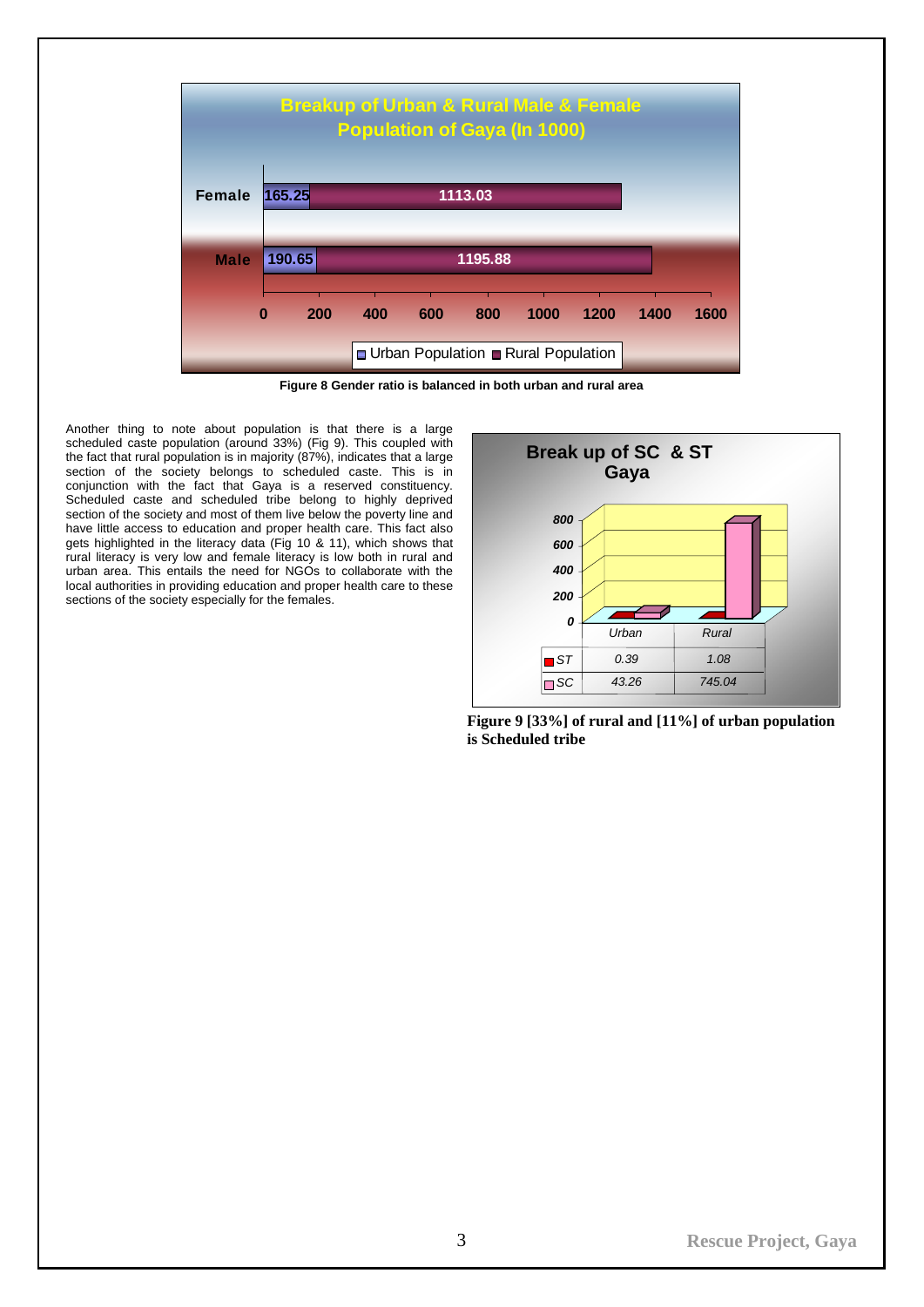<span id="page-5-0"></span>





Although the Ministry of Social Justice and Empowerment, Indian Government boasts of several Programs of social defense for children in crisis, street children, children who have been abused, abandoned & Orphaned children, Children in conflict with the law and children affected by conflict or disaster etc., but none of these programs are functional in the Gaya District. Some of the programs for care and protection of children supported by the Indian Government are mentioned below: -

- *(I) An Integrated Programme for street children.*
- 
- *(II) CHILDLINE Service (III) A Programme for Juvenile Justice*
- *(IV) National Initiative for child protection (NICP)*
- *(V) Street children & Juvenile justice work plan 2000*
- *(VI) Central adoption resource agency*

## **(I) An Integrated Programme for street children.**

The objective of the entire program is to prevent destitution of children and facilitate their withdrawal from life on the streets. The program aims to provide for shelter, nutrition, health care, education, and recreation facilities to street children and seeks to protect them against abuse and exploitation. The programme comprise of various activities like city level surveys, counseling, guidance and referral services, 24 hr drop – in shelters, non formal education programmes, rehabilitation and reintegration of these children, vocational training and occupational training, Health services and any other programme which come under Juvenile Justice act – 2000.

**Comment:** *In reality at present none of such programme exists at Gaya city apart from Rescue Project by People First. Under this scheme up to 90% of the cost of the project is to be provided by the Government of India and the remaining has to be borne by the organization. But People First receives no grant.* 

# **(II) CHILDLINE Service**

 As per the schemes of Ministry of Social Justice and Empowerment under Indian Government their should be a "24 Hrs CHILDLINE Service" in each cities which should cater to a child in difficulty or an adult on his behalf by dialing 1098. The basic objectives of CHILDLINE Service was to respond to children in emergency situations and refer them to relevant Government and NGOs, to create a structure which ensures the protection of the rights of the child as ratified in the UN convention on the rights of thee child and the Juvenile Justice Act, 2000. **Comment:** *At present their exists No CHILDLINE service at Gaya City.* 

#### **(III) A Programme for Juvenile Justice**

 The Juvenile Justice Act (JJA) is the primary law for children in need of care and protection. The JJA is designed for the care, protection, development and rehabilitation of neglected and delinquent juveniles as well as for the adjunction of and disposition of certain matters related to them.

**Comment:** *At present Juvenile Justice Board does not exist at Gaya City.* 

#### **(IV) National Initiative for child protection (NICP)**

The NICP is a campaign initiated by the Ministry of Social Justice and empowerment through the National Institute of Social Defence and CHILDLINE India Foundation. Under this scheme NICP aims at building relationships with the allied systems for child protection and promotion of Child's rights. These allied systems are "the Police, the health care system, the juvenile system, the education system, the transport system, the labor department, the media, the department of telecommunication, the corporate sector and the community at large. **Comment:** *There is no NICP campaign at Gaya City* 

Similarly there are other initiative like "STREET CHILDREN & JUVENILE JUSTICE WORK PLAN – 2000" and "CENTRAL ADOPTION RESOURCE AGENCY" which has no presence at Gaya City.

#### **Rescue Project**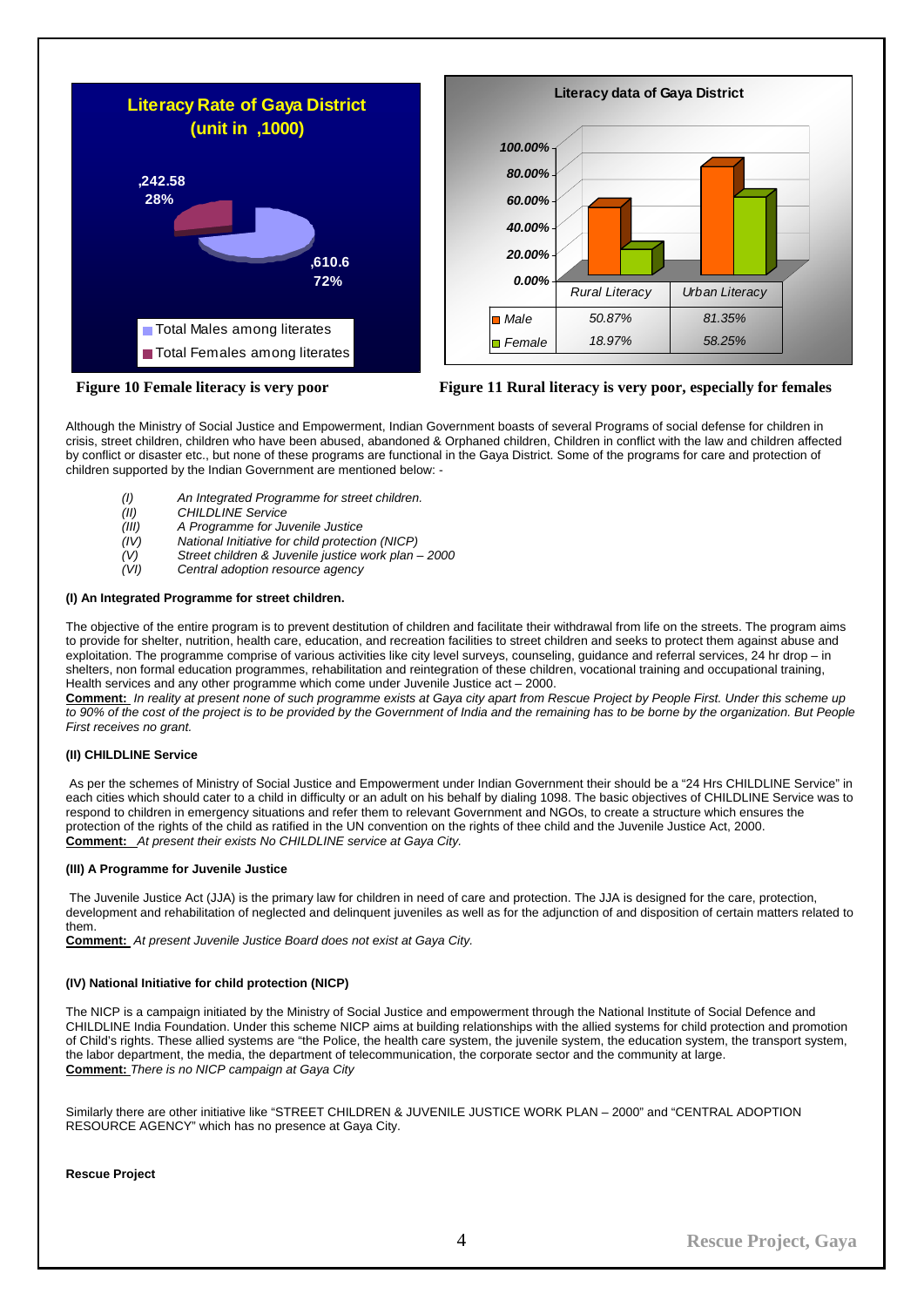Gaya, with a population of around 27 lakhs, is the second largest district in Bihar and is affected by Maoist insurgency. Because of which very few NGOs have been able to work and establish themselves in the remote villages. However, People First has been successful in gaining the trust of the people through their noble work and has been working in around 15 villages near BodhGaya. The education and health programmes in the villages have stabilized and hence People First wanted to focus on new areas. With their experience in dealing with children they wanted to reach the most underprivileged children in the society and hence the Rescue Project was conceptualized to help the street, platform and slum children.

The basic aims of the Rescue Project (initially called The Railway Education and Street Children upliftment effort) as proposed in the original project proposals were as follows:

- 1. To bring basic education for the first time to 150 local Slum students up to class 6.
- 2. To provide Vocational Training opportunity to children and young people currently working in the trains. To give them a chance of a decent life, with a skilled trade.
- 3. To act as a safety net for vulnerable youngsters who may simply be lost and in danger of exploitation.

The Trust gave very careful consideration as to how to start the Project. As an educational Trust their area of expertise was in providing schools, working closely with local communities. In this area the Trust has ten years of experience. Therefore it was decided to start a school near the Station area with coordinated limited outreach work on the platform.

Gaining the trust of a local rickshaw driver and slum dweller, who is now part of the project team, the project staff was able to win the trust of the families and children living on or across the station. Hence the day school for slum dwellers is considerably successful and the free education has helped kindle the thirst for learning in the surrounding area.

The school has had some success enrolling street and platform children, but this is a much more long drawn process requiring a lot of effort. The main issue here was gaining the trust of the children who have till now always been mistreated by everybody else. People have mostly come to them only to exploit them in order to fulfill their selfish motive. So, when the project staff approached these children, they mostly ran away and the ones who came were suspicious. These children are dressed shabbily in dirty clothes and are quite wild in behavior and language. Hence, it is much to the credit of the project staff they have been able to gain the trust of these children to some extent through genuine love and affection and a vision to improve the lives of these children.

As of now the Rescue Junction is running from a building rented very near to the railway station. There are three-community support workers who get the children from the station on a daily basis and also aid in teaching. There is another teacher and a project manager at the Rescue Center. Currently, around 70 slum children attend the school and around 25-30 platform children attend the day school.

The slum children can be easily differentiated from the street/platform children. The slum children are better dressed and well behaved while the platform kids look very grubby – a general shade of grey. The platform kids are quite a wild crew - what in the UK would probably be termed as having behavioural problems. Most of these children are abandoned and have been fending for themselves and hence most of them have taken to intoxication due to effect from bad elements on the station. Most, if not all of them sniff glue on a regular basis. Lot of them have calluses/scabs on feet and arms. Many have patches of glue on their clothes for easy access. None have shoes. A few of them itch a lot. They are very easily distracted except when it came to singing songs.

Under the current situation, the community support workers go to the station every day at around 9:00 AM in the morning and start persuading these children to come to the centre. The team, much to their credit, has gained the approval of the railway authorities and police and has been issued with officially sanctioned ID cards to do this task. The task of persuading requires great patience as these children would keep running and if any important train like Rajdhani Express, etc. is about to come then they don't listen to any pleas until the train has left. Despite all this, their efforts have not been in vain and many of these children come to the centre on their own whenever they find time. The class starts at 10:00 AM; however, many of these children, but it run as a drop in school. At the centre, these children are persuaded to take bath and wash their clothes daily. Also, a detailed database with photographs has been prepared for all street/platform children in order to monitor their progress.

The centre also tries for repatriation of these children. Several lost children have been reunited with their families as a result of the programme. The repatriated children are supported to some extent. For making repatriation more effective there is a need to develop a network of NGOs and other agencies and the centre is looking into such opportunities.

As is evident, to increase the outreach and the effectiveness of the programme, a lot more is required. There is need for a full-fledged centre where these children can be monitored and provided with basic education, health care and other vocational skills in collaboration with other agencies. To begin with a night shelter having the facility of lockers is being built for these children. In this respect People First is actively seeking cooperation from Bal Sakha, Patna and other NGOs which have experience in this field.

To increase the outreach, People First is venturing into the field of Juvenile Justice. Despite all the provisions of the government, there are no statutory bodies in place to look into the issues of children. The remand home currently is in destitute condition and living conditions are inhuman. Hence, People First is liaising with local authorities like Justice Department, Bar association, etc. and other NGOs like Bal Sakha, Patna to provide better accommodation for these children in conflict with law. There has been considerable progress and hopefully the remand home would be shifted to one of the floors of the new building being built for street/platform children. *Since this report was written due to pressure from all sides the children have now been relocated but work with them, in cooperation with the authorities is continuing.* 

As People First is the only NGO working with street children in Gaya, the possibility of setting up a Childline Service with People First as collaborating agency is also being explored. This would greatly enhance networking with other NGOs and the local authorities and help reach to more underprivileged children. If established, a toll-free number, 1098, would be set up which would run 24 hrs and respond to all calls from children in need. Childline is funded, some would say inadequately, from the Central government but its implementation would give the project statutory authority.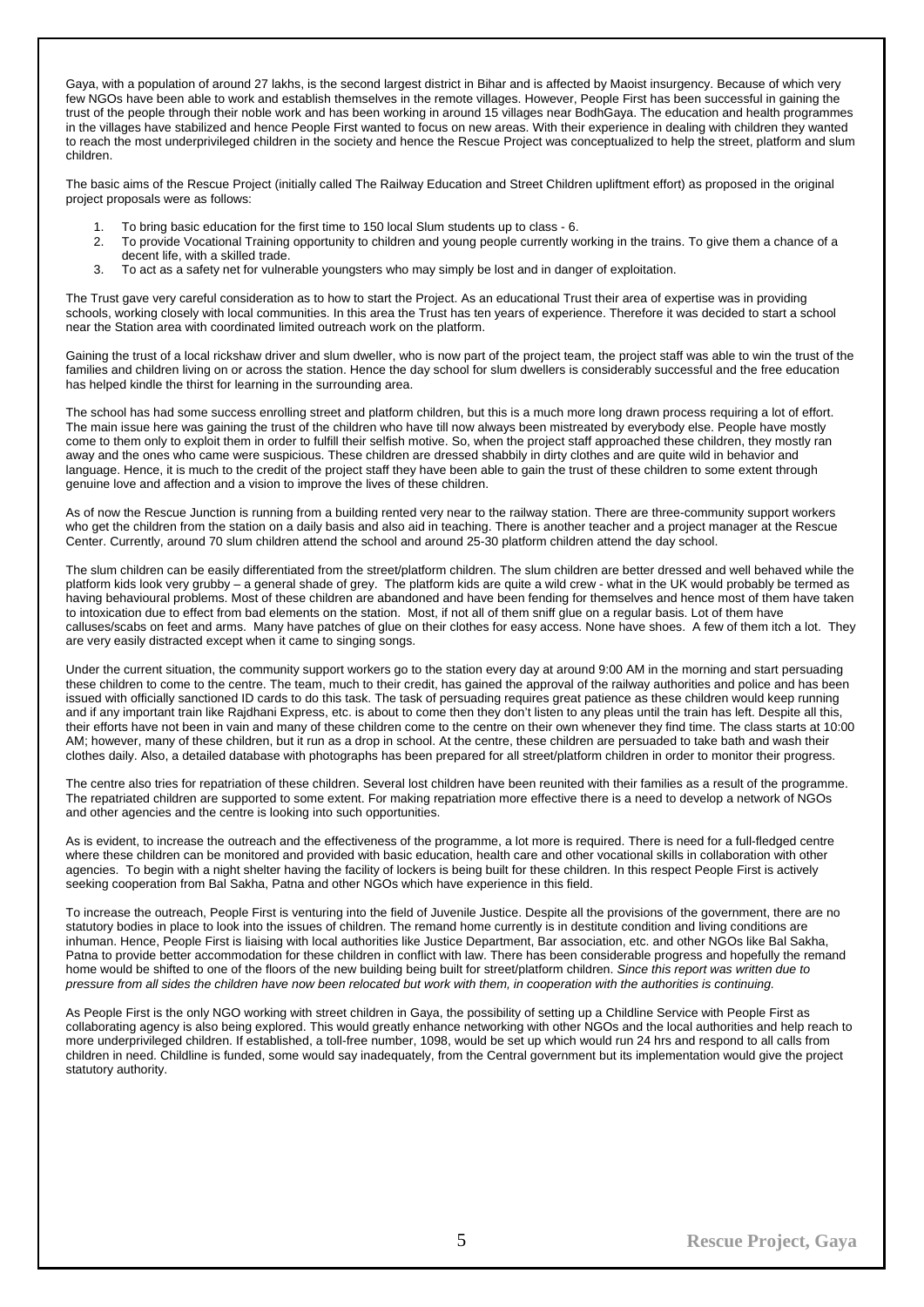<span id="page-7-0"></span>

| <b>SWOT Analysis</b>                                                                                                                                                                                                                                                                                                               | <b>Strengths</b>                                                                                                                                                                                                                                                                                                                                                               |                                                                                                                                                                                                                                                                                                                                                        |
|------------------------------------------------------------------------------------------------------------------------------------------------------------------------------------------------------------------------------------------------------------------------------------------------------------------------------------|--------------------------------------------------------------------------------------------------------------------------------------------------------------------------------------------------------------------------------------------------------------------------------------------------------------------------------------------------------------------------------|--------------------------------------------------------------------------------------------------------------------------------------------------------------------------------------------------------------------------------------------------------------------------------------------------------------------------------------------------------|
|                                                                                                                                                                                                                                                                                                                                    | Sufficient availability of<br>fund.<br>Dedicated &experienced<br>$\blacksquare$<br>workforce.<br>Location near to Railway<br>п<br>st.<br>More than 16 years of<br>п<br>experience as an NGO.<br>First mover advantage.<br>٠<br>Project well appreciated<br>$\blacksquare$<br>by media (Zee, Sahara),<br>Govt. authorities, welfare<br>officer as well as platform<br>children. |                                                                                                                                                                                                                                                                                                                                                        |
| <b>Threats</b><br>Decreasing fund from Karuna<br>$\blacksquare$<br>trust $(UK)$ may endanger the<br>sustainability of the project<br>Lack of support from railway<br>٠<br>authorities may reduce its<br>effectiveness.<br>$\blacksquare$<br><b>Experienced &amp; Competent</b><br>$\blacksquare$<br>teachers may leave the center. | Figure: SWOT analysis of the Rescue projed<br>l⊧ct                                                                                                                                                                                                                                                                                                                             | <b>Opportunities</b><br>Collaboration with other NGO<br>٠<br>like Bal-Sakha Patna for<br>spreading this project.<br>Shifting of remand home at the<br>٠<br>center.<br>Installation of Child-Line<br>٠<br>service at the center.<br>To lookout for more sources of<br>٠<br>funds.<br>To increase project outreach<br>٠<br>by covering other cities like |
|                                                                                                                                                                                                                                                                                                                                    | <b>Weaknesses</b><br>Low manpower to<br>$\blacksquare$<br>carry out the field<br>survey & other<br>activities of rescue<br>project.<br>Irregularity of children<br>٠<br>coming to rescue                                                                                                                                                                                       | Jahanabad & Dehri-On-Sone.                                                                                                                                                                                                                                                                                                                             |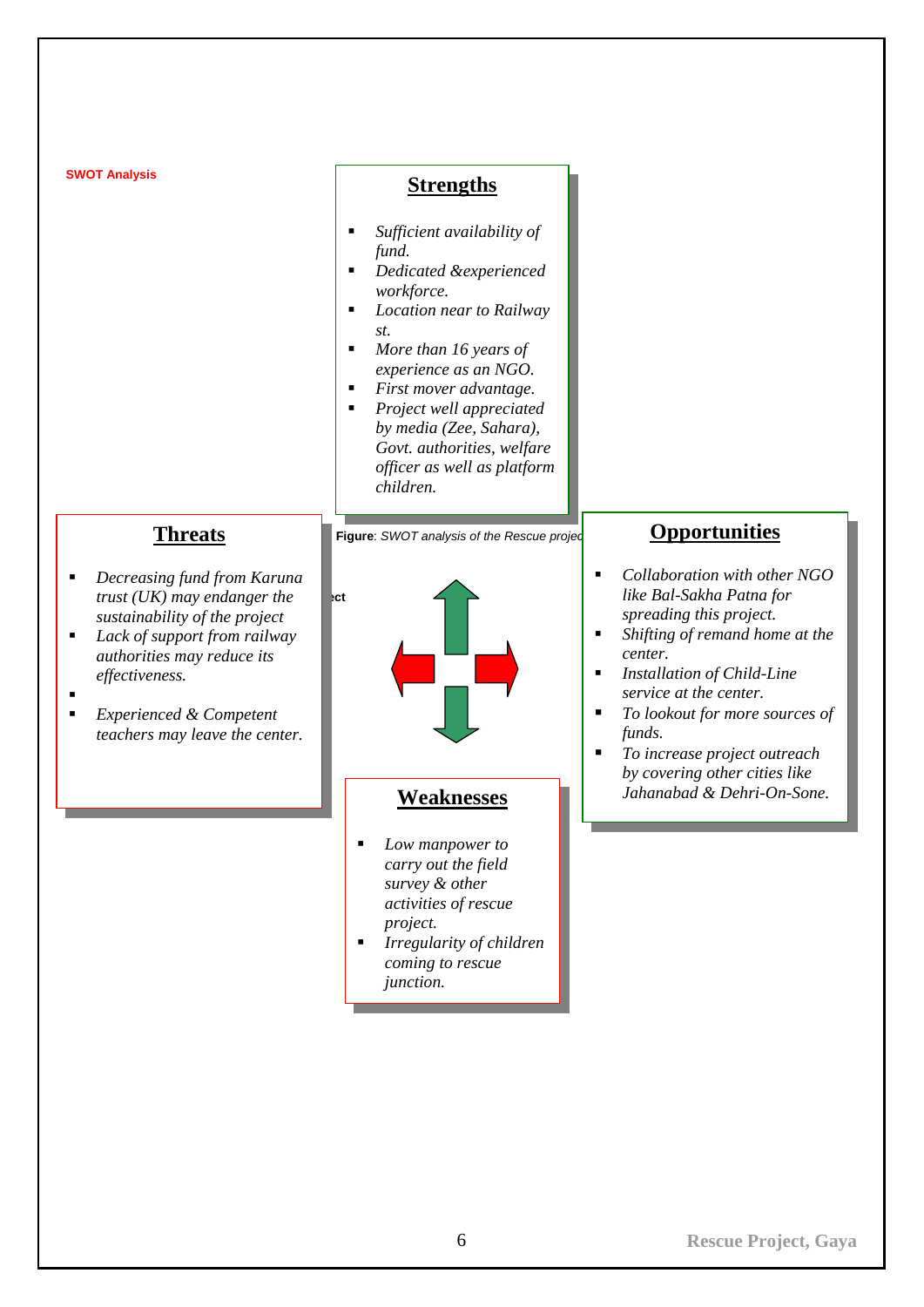| <b>GOAL</b>                                                                                                                                                                                                                                                                                                                                                                                                                                                                                                                     |                                                                                                                                                                                                                                                                          |                                                                                                                                             |                                                                                                                                                                                                                                                                                                                                                                                                                                                                                         |
|---------------------------------------------------------------------------------------------------------------------------------------------------------------------------------------------------------------------------------------------------------------------------------------------------------------------------------------------------------------------------------------------------------------------------------------------------------------------------------------------------------------------------------|--------------------------------------------------------------------------------------------------------------------------------------------------------------------------------------------------------------------------------------------------------------------------|---------------------------------------------------------------------------------------------------------------------------------------------|-----------------------------------------------------------------------------------------------------------------------------------------------------------------------------------------------------------------------------------------------------------------------------------------------------------------------------------------------------------------------------------------------------------------------------------------------------------------------------------------|
| Enabling underprivileged children living in<br>slums, railway stations, remand homes, etc. stakeholders in the project area like the<br>to live and earn their living in a civilized way passengers, TCs, vendors, nearby<br>by cooperating with the community and<br>other stakeholders and by providing a place<br>to stay with opportunities and incentives for<br>education, counseling and legal services as<br>per the Juvenile Justice Act of India within a<br>cooperative framework of local and national<br>agencies. | 1. Increased awareness among various<br>community, etc.                                                                                                                                                                                                                  | 1.1 Comparison with baseline data<br>regarding the perception of TCs, vendors,<br>railway police and passengers about<br>platform children. | (Super Goal): Extending the reach of Rescue<br>Project to other cities of Bihar like Jahanabad<br>& Dehri-On-Sone by providing support and<br>expertise to other NGOs working in those<br>areas. People First will act as nodal agency<br>for the same. Raising international<br>awareness of these children's plight so there<br>situation will permanently change for the<br>better Readiness of local authorities in<br>cooperating with People First for betterment<br>of children. |
|                                                                                                                                                                                                                                                                                                                                                                                                                                                                                                                                 |                                                                                                                                                                                                                                                                          | 1.2 Comparative statistics about awareness<br>of local community about the programs run<br>by people first.                                 |                                                                                                                                                                                                                                                                                                                                                                                                                                                                                         |
|                                                                                                                                                                                                                                                                                                                                                                                                                                                                                                                                 | 2. Increase in number of beneficiaries of the 2.1 Registers maintaining attendance of<br>project, like number of children rescued from street and platform children.<br>remand homes, attendance of students in<br>the classes for platform and street children,<br>etc. |                                                                                                                                             | Availability of funds for sustenance and<br>expansion of project.                                                                                                                                                                                                                                                                                                                                                                                                                       |
|                                                                                                                                                                                                                                                                                                                                                                                                                                                                                                                                 |                                                                                                                                                                                                                                                                          | 2.2 Registers maintaining attendance and<br>performance of slum children.                                                                   | Lack of attrition of crucial staff involved in<br>running the project.                                                                                                                                                                                                                                                                                                                                                                                                                  |
|                                                                                                                                                                                                                                                                                                                                                                                                                                                                                                                                 |                                                                                                                                                                                                                                                                          | 2.3 Reports on children rescued from<br>remand homes                                                                                        |                                                                                                                                                                                                                                                                                                                                                                                                                                                                                         |
|                                                                                                                                                                                                                                                                                                                                                                                                                                                                                                                                 |                                                                                                                                                                                                                                                                          | 2.4 Reports on children reunited with their<br>families                                                                                     |                                                                                                                                                                                                                                                                                                                                                                                                                                                                                         |
|                                                                                                                                                                                                                                                                                                                                                                                                                                                                                                                                 | 3. Collaboration with other agencies like<br>NGOs (Jan Sikshan Sansthan, Gaya; Bal<br>Sakha, Patna; Pria, Delhi) working in similar<br>area, local government authorities and<br>educational institutes (SPJIMR, Mumbai;<br>TISS, Mumbai) working in similar area        | 3.1 Reports on collaboration efforts with<br>other NGOs, local authorities and<br>educational institutes                                    | Willingness of other NGOs and educational<br>institutes to share their experience                                                                                                                                                                                                                                                                                                                                                                                                       |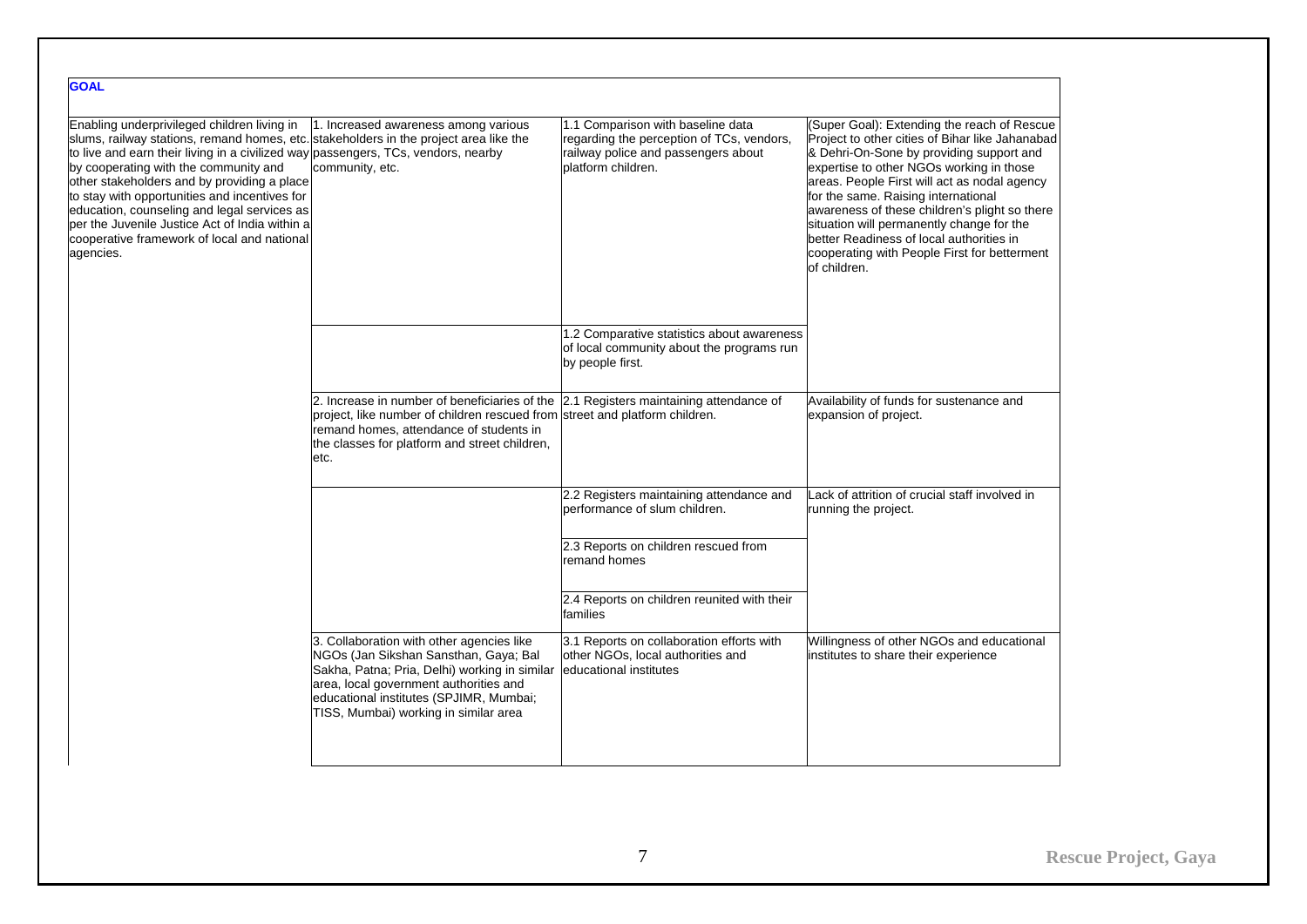|                                                                                                                                                                                                                                                                                                                             | 4. Liaison with local authorities like Justice<br>Department and other organizations like Bal<br>Sakya, Patna for propounding constitution of meetings/workshops and their performance. Department & Readiness of local authorities<br>Juvenile Justice Board in Gaya and<br>developing long term relationship with them | 4.1 Reports on structures & processes for<br>governance, networking & advocacy, their                                                                        | Implementation of provisions under Juvenile<br>Justice Act of India by the local Justice<br>to work with People First.                                 |
|-----------------------------------------------------------------------------------------------------------------------------------------------------------------------------------------------------------------------------------------------------------------------------------------------------------------------------|--------------------------------------------------------------------------------------------------------------------------------------------------------------------------------------------------------------------------------------------------------------------------------------------------------------------------|--------------------------------------------------------------------------------------------------------------------------------------------------------------|--------------------------------------------------------------------------------------------------------------------------------------------------------|
| <b>PURPOSE</b>                                                                                                                                                                                                                                                                                                              |                                                                                                                                                                                                                                                                                                                          |                                                                                                                                                              |                                                                                                                                                        |
| <b>Benefits to Target groups</b>                                                                                                                                                                                                                                                                                            |                                                                                                                                                                                                                                                                                                                          |                                                                                                                                                              |                                                                                                                                                        |
| To offer hitherto unavailable support,<br>counseling, protection, vocational training,<br>access to justice, repatriation, and basis<br>education to street and platform children,<br>and those in conflict with the law so they<br>may have the opportunity to take their place<br>as independent members of civil society | 1. Repatriation with families. Attendance ct<br>the school and Vocational training courses.<br>Increase in bail success. Referrals and<br>action by CPLS officer                                                                                                                                                         | 1.1 School attendance registers, Rescue<br>Junction night shelter registers and<br>indication of extent of participation,<br>involvement, and effectiveness. | Ability of staff to motivate these children to<br>forego their daily earnings for the sake of<br>learning.                                             |
|                                                                                                                                                                                                                                                                                                                             | 2. Transformation of behavior and habits<br>through self-reflection. (Change from street<br>vocabulary to a respectful way of speaking<br>and treating people)                                                                                                                                                           | 2.1 Time to time survey reports from<br>stakeholders and children.                                                                                           | Continued willingness of parents and children<br>to attend the center.                                                                                 |
|                                                                                                                                                                                                                                                                                                                             | 3. Change in attitude towards life like<br>thinking as 'what is right & wrong' and 'What reports of these children.<br>should be the best way to lead disease free<br>(AIDS, Malaria etc) life'.                                                                                                                         | 3.1 Survey monitoring reports and medical                                                                                                                    | Affiliation of the school from recognized<br>bodies like National Open School (NOS), to<br>enable these children to continue their<br>studies further. |
|                                                                                                                                                                                                                                                                                                                             | 4. Participation by children in constructive<br>and confidence building activities                                                                                                                                                                                                                                       | 4.1 Participation of children in interactive<br>events, seminars, workshops, etc., on the<br>indigenous people.                                              | Availability of teachers and possibility of their<br>training through other experienced NGOs like<br>Pria (Delhi), Bal Sakha (Patna), etc.             |
|                                                                                                                                                                                                                                                                                                                             |                                                                                                                                                                                                                                                                                                                          | 4.2 Training reports and educational<br>material used and the extent of coverage of<br>syllabus for the children.                                            |                                                                                                                                                        |
|                                                                                                                                                                                                                                                                                                                             |                                                                                                                                                                                                                                                                                                                          | 4.3 Report on average performance of class<br>concerning passing percentage, number of<br>students failing every year, number of drop-<br>outs, etc.         |                                                                                                                                                        |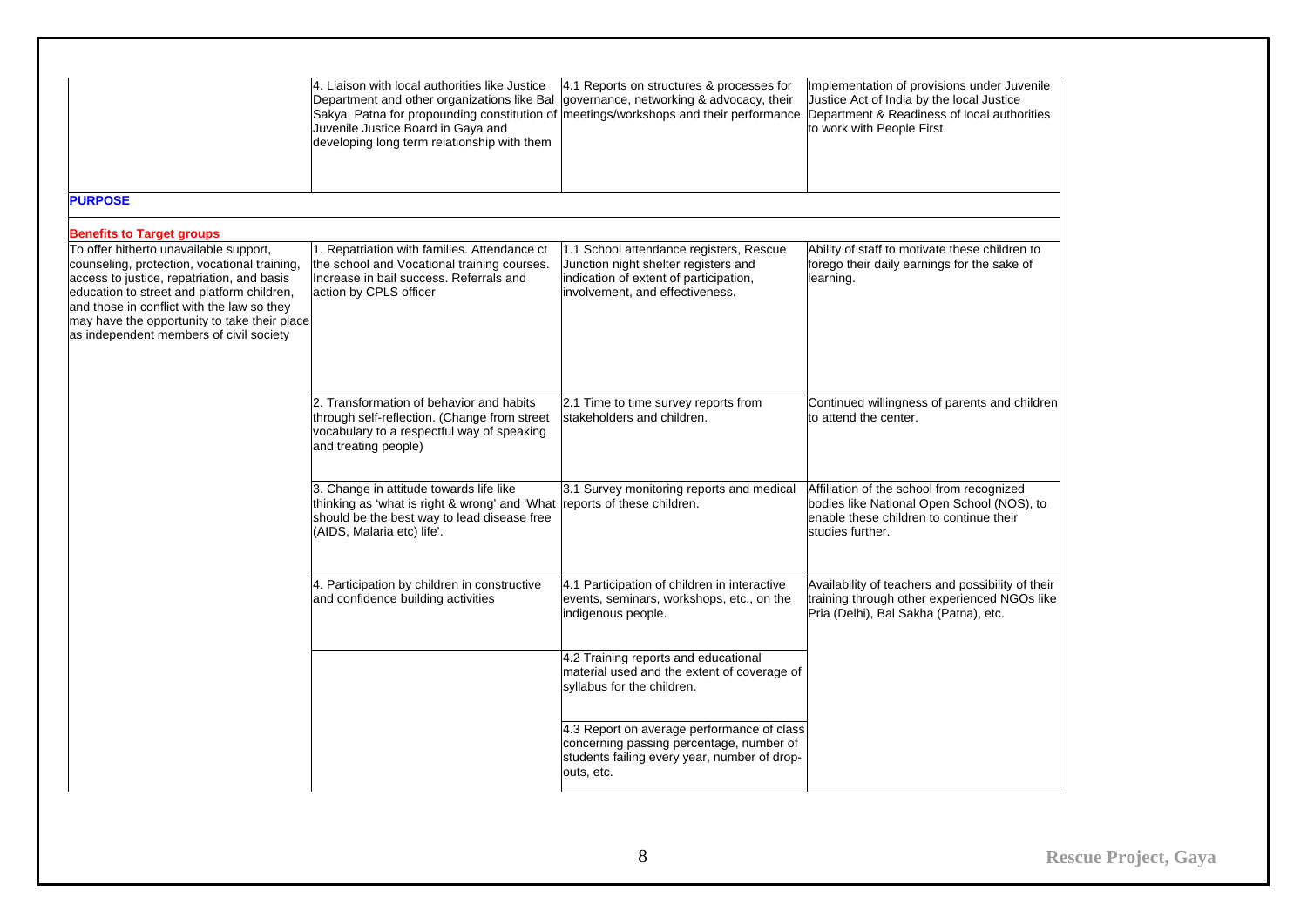|                                                                                                 |                                                                                                                                                                                                                                                                                                                                                              | 4.4 Report from teacher on cleanliness,<br>eating and sleeping habits of these children.                                                                                         |                                                                                                                |
|-------------------------------------------------------------------------------------------------|--------------------------------------------------------------------------------------------------------------------------------------------------------------------------------------------------------------------------------------------------------------------------------------------------------------------------------------------------------------|----------------------------------------------------------------------------------------------------------------------------------------------------------------------------------|----------------------------------------------------------------------------------------------------------------|
|                                                                                                 |                                                                                                                                                                                                                                                                                                                                                              | 4.5 Observation report from teachers about<br>usage of any intoxicant like glue.                                                                                                 |                                                                                                                |
|                                                                                                 |                                                                                                                                                                                                                                                                                                                                                              | 4.5 Clinical report on health status of each<br>child by a competent nurse.                                                                                                      |                                                                                                                |
|                                                                                                 | 5. Setting up of a Child Bank at the center to 5.1 Records on savings (from pass book<br>encourage savings among the children.                                                                                                                                                                                                                               | issued to children/ Child Bank Records on<br>savings) of these children                                                                                                          | Street children should have faith in depositing<br>their money at Child Bank at People First.                  |
|                                                                                                 | 6. Exploring opportunities for imparting<br>vocational training to these children by<br>identifying agencies, which impart such<br>training. These can be used to develop<br>entrepreneurial activities of these children<br>like making and selling items like toys,<br>decorative items, tea, etc. on their own at or<br>surrounding Gaya Railway Station. | 6.1 Reports on survey of vocational training Willingness of other agencies to impart<br>centers available in and around Gaya city<br>and requisites for collaborating with them. | vocational training to street/platform children                                                                |
|                                                                                                 | 7. Exploring opportunity to set up a stall at<br>Gaya Railway Station to sell items made by<br>street/platform children like toys, paintings,<br>etc. by liaison with local and railway<br>authorities.                                                                                                                                                      | and railway authorities.                                                                                                                                                         | 7.1 Reports on progress of liaison with local Willingness of local and railway authorities to<br>set up stall. |
| <b>OUTPUTS</b>                                                                                  |                                                                                                                                                                                                                                                                                                                                                              |                                                                                                                                                                                  |                                                                                                                |
| 1. CHILD PROTECTION AND BASIC<br><b>CHILD HEALTH AND EDUCATION</b>                              |                                                                                                                                                                                                                                                                                                                                                              |                                                                                                                                                                                  |                                                                                                                |
| children                                                                                        | 1. Improving the Personal Hygeine of these 1.1 Weekly frequency of taking bath should<br>increase to 4 days. Washing hands before<br>taking meal should be 100% . Changing cloth children take bath daily, wash hands before<br>after every two days and washing the old<br>cloths                                                                           | 1.1.1 Observation reports on cleanliness<br>habits of these children like whether<br>taking food, etc.                                                                           | Availability of manpower to maintain and<br>analyze these records.                                             |
| 2. Less dependence on intoxication like<br>glue as a result of persuasions made by<br>teachers. | 2.1 Usage of glue as intoxication should be<br>as minimal.                                                                                                                                                                                                                                                                                                   | 2.1.1 Observation reports on intoxication<br>habits of these children.                                                                                                           | Availability of manpower to maintain and<br>analyze these records.                                             |
|                                                                                                 |                                                                                                                                                                                                                                                                                                                                                              |                                                                                                                                                                                  |                                                                                                                |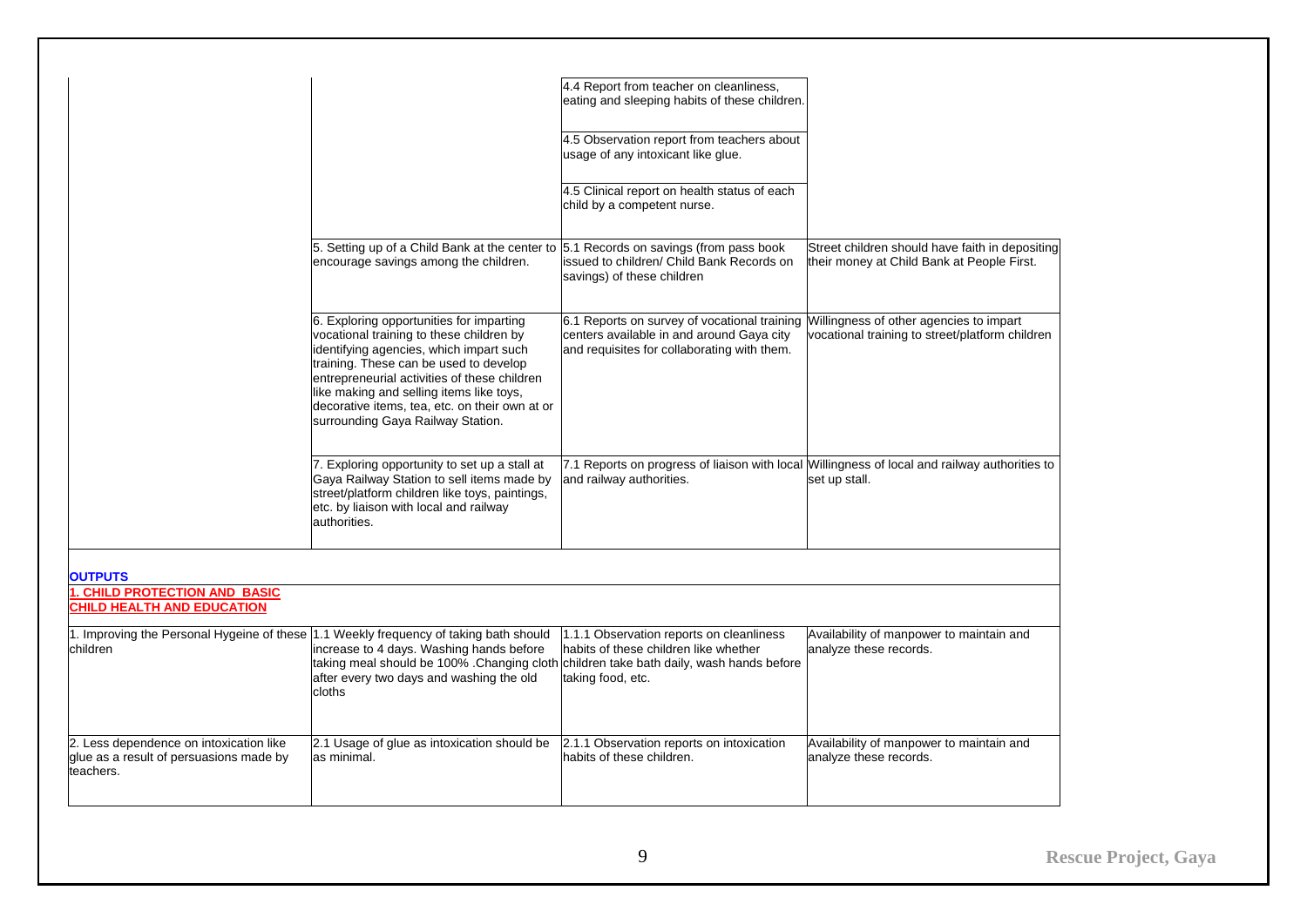| 3. Reduction in incidence of disease among 3.1 Frequency of occurrence of disease<br>these children like scabs, diarrhea, food<br>poisoning, etc.                                                                                                                                                       | should decrease.                                                                                                                                                                                                                         | 3.1.1 Medical report of these children.                                                                                    | Availability of manpower to maintain and<br>analyze these records.                                        |
|---------------------------------------------------------------------------------------------------------------------------------------------------------------------------------------------------------------------------------------------------------------------------------------------------------|------------------------------------------------------------------------------------------------------------------------------------------------------------------------------------------------------------------------------------------|----------------------------------------------------------------------------------------------------------------------------|-----------------------------------------------------------------------------------------------------------|
| 4. Fulfilling the nutrient requirement of<br>these children by providing food at the<br>shelter.                                                                                                                                                                                                        | 4.1 Number of times food is served at the<br>center and the nutrient level of the food<br>served.                                                                                                                                        | 4.1.1 Weekly menu of food being served at Availability of funds for providing food.<br>the center.                         |                                                                                                           |
|                                                                                                                                                                                                                                                                                                         |                                                                                                                                                                                                                                          | 4.1.2 Mess records of number of times food<br>is served and number of children availing<br>mess food                       |                                                                                                           |
| 5. Improved motivation level of these<br>children to come to the center for learning.                                                                                                                                                                                                                   | 5.1Attendance should increase by 30%.                                                                                                                                                                                                    | 5.1.1 Attendance registers at the Rescue<br>Junction                                                                       | Availability of manpower to maintain and<br>analyze these records                                         |
|                                                                                                                                                                                                                                                                                                         | 5.2 Punctuality of these children in coming to 5.2.1 Reports on punctuality of these<br>the center                                                                                                                                       | children maintained by the teacher                                                                                         | Timetable of important trains like Rajdhani<br>Express, Purva, etc. do not clash with the<br>class timing |
| 6. Identification of those children who are<br>eager to pursue further studies and their<br>promotion by the center                                                                                                                                                                                     | $6.1$ Interest shown by some of the children to $6.1.1$ Reports on willingness of children to<br>undergo formal education, supported by their pursue formal education and individual<br>punctuality in coming to class and<br>attendance | attendance and punctuality reports. [Note:<br>The teacher should mark the attendance<br>register with Present/Absent/Late] | Availability of manpower to maintain and<br>analyze these records                                         |
| 7. Covering all the children in the remand<br>home (around 70)                                                                                                                                                                                                                                          | 7.1 Remand home registers as well as<br>Rescue Junction register.                                                                                                                                                                        | 7.1.1 Attendance registers                                                                                                 | Cooperation of remand home authorities                                                                    |
| 8. Running 3 classes for slum children, one 8.1 From records of Rescue Junction<br>class for platform children and one for<br>remand home children                                                                                                                                                      |                                                                                                                                                                                                                                          | 8.1.1 Records at Rescue Junction                                                                                           |                                                                                                           |
| 9. Development of network with authorities<br>and centers involved in setting up Child<br>Line Service (CLS) for Gaya City at Rescue of Social Justice and Empowerment in<br>Junction. This would enable People First to<br>help children in need and also pursue their<br>repatriation/rehabilitation. | 9.1 Progress made on getting approval for<br>setting up CLS at Gaya from CIF & Ministry<br>consultation with other NGOs like Bal Sakha<br>which has successfully implemented CLS at<br>Patna.                                            | 9.1.1 Report on steps taken to set up CLS                                                                                  | Readiness of CIF to support setting up CLS<br>at Gaya                                                     |
|                                                                                                                                                                                                                                                                                                         |                                                                                                                                                                                                                                          |                                                                                                                            |                                                                                                           |
|                                                                                                                                                                                                                                                                                                         |                                                                                                                                                                                                                                          | 1 <sub>0</sub>                                                                                                             | D                                                                                                         |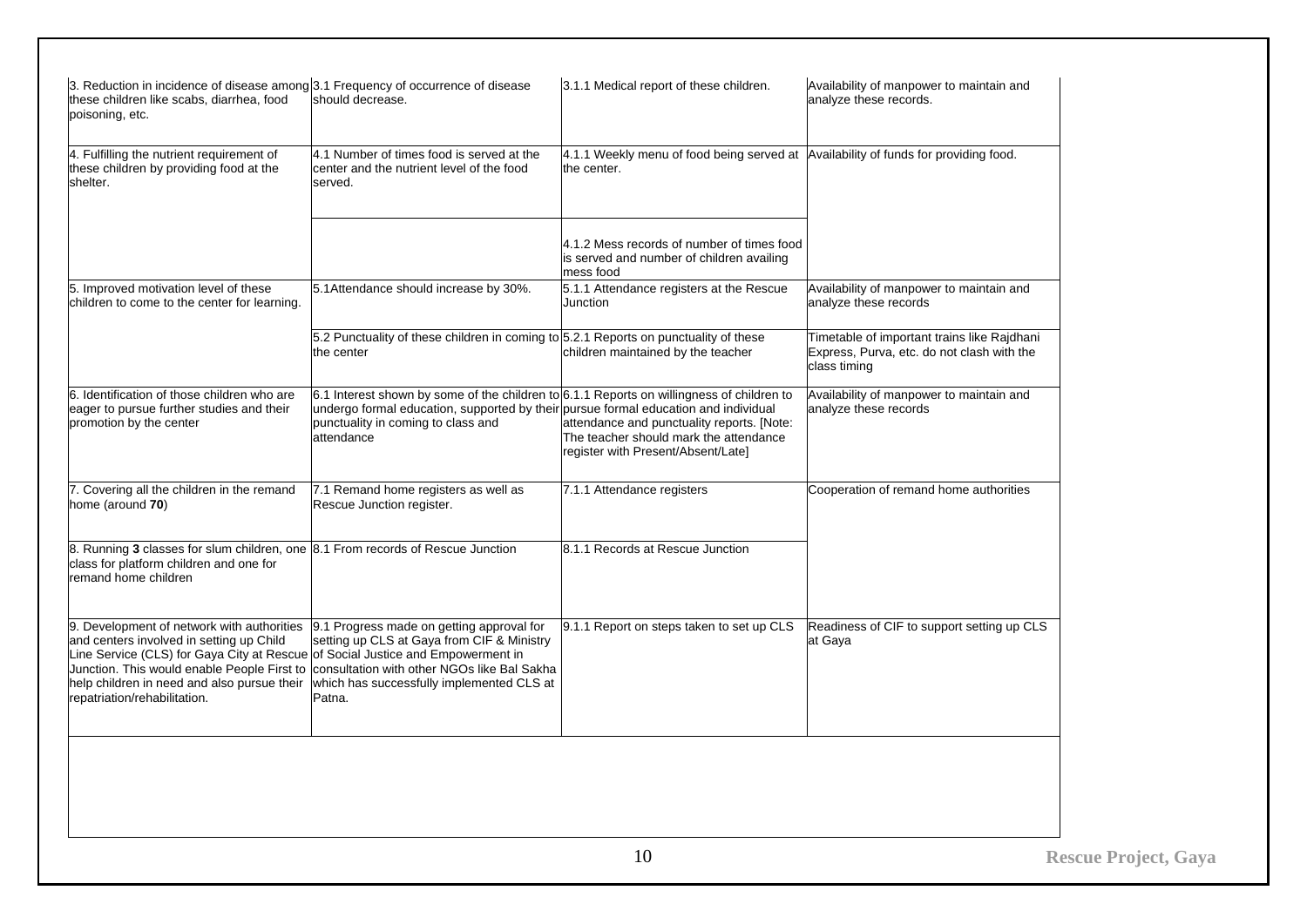| <b>2 COMMUNITY AWARENESS</b><br><b>PROGRAMMES</b>                                                                              |                                                                                                                                                                                                                                                                                                                                                                                                     |                                                                            |                                                                                                       |
|--------------------------------------------------------------------------------------------------------------------------------|-----------------------------------------------------------------------------------------------------------------------------------------------------------------------------------------------------------------------------------------------------------------------------------------------------------------------------------------------------------------------------------------------------|----------------------------------------------------------------------------|-------------------------------------------------------------------------------------------------------|
| Conducting regular awareness campaigns<br>through street play, survey, billboards, and<br>pamphlet distribution                | 1. Conduct skit/play by street/platform<br>children depicting their background and the<br>benefits that accrued to them by their<br>association with people first. This should be<br>done once in a year near the community<br>and/or near the station. Along with this<br>activity distribution of pamphlets highlighting<br>achievements and activities of People First<br>should be carried out. | 1.1 Training programs reports, Yearly<br>events records at Rescue Junction | Readiness of local authorities and schools for<br>such programs.                                      |
|                                                                                                                                | 2. Conducting cultural and sports programs<br>in school during Independence day,<br>Republic Day and Diwali with presence of<br>dignitaries like station manger, local M.P.,<br>police etc. and press.                                                                                                                                                                                              | 2.1 Yearly events records at Rescue<br>Junction                            | Availability of funds for these programs.                                                             |
|                                                                                                                                | 3. Collaborating with other schools (like<br>Nazareth academy, Crane Memorial, Gyan<br>Bharti, DAV Public School, etc.) in the city to<br>get old clothes, books, toys, etc. for these<br>children once in a year.                                                                                                                                                                                  | 3.1 Yearly events records, Record of<br>materials received                 | Cooperation of schools to communicate to<br>their students about these programs from<br>People First. |
|                                                                                                                                | 4. Running cleanliness programs at Gaya<br>railway stations once in a year with banners<br>and distribution of pamphlets informing<br>about work of People First with these<br>children.                                                                                                                                                                                                            | 4.1 Yearly events records at Rescue<br>Junction                            | Permission from local authorities to carry out<br>these activities                                    |
|                                                                                                                                | 5. Positive, enlightening media coverage of<br>the activities conducted by PF for these<br>children.                                                                                                                                                                                                                                                                                                | 5.1 Newspaper cut-outs, program clippings,<br>etc.                         |                                                                                                       |
| <b>3JUVENILE JUSTICE</b>                                                                                                       |                                                                                                                                                                                                                                                                                                                                                                                                     |                                                                            |                                                                                                       |
| Enabling children in remand home to live a<br>normal life by providing counseling and<br>legal services to get timely justice. | 1. Creating bio-data and legal history of all<br>the children in remand home.                                                                                                                                                                                                                                                                                                                       | 1.1 Bio-data and legal history records of<br>remand home children.         | Children have faith in PF people and they tell<br>their true history.                                 |
|                                                                                                                                | 2. Providing counseling and legal services to 2.1 Reports on progress of legal cases on<br>remand home children on a case-to-case<br>basis.                                                                                                                                                                                                                                                         | these children.                                                            | Cooperation of judicial department in<br>providing timely justice to these children                   |
|                                                                                                                                |                                                                                                                                                                                                                                                                                                                                                                                                     | 11                                                                         | <b>Reso</b>                                                                                           |

**Rescue Project, Gaya**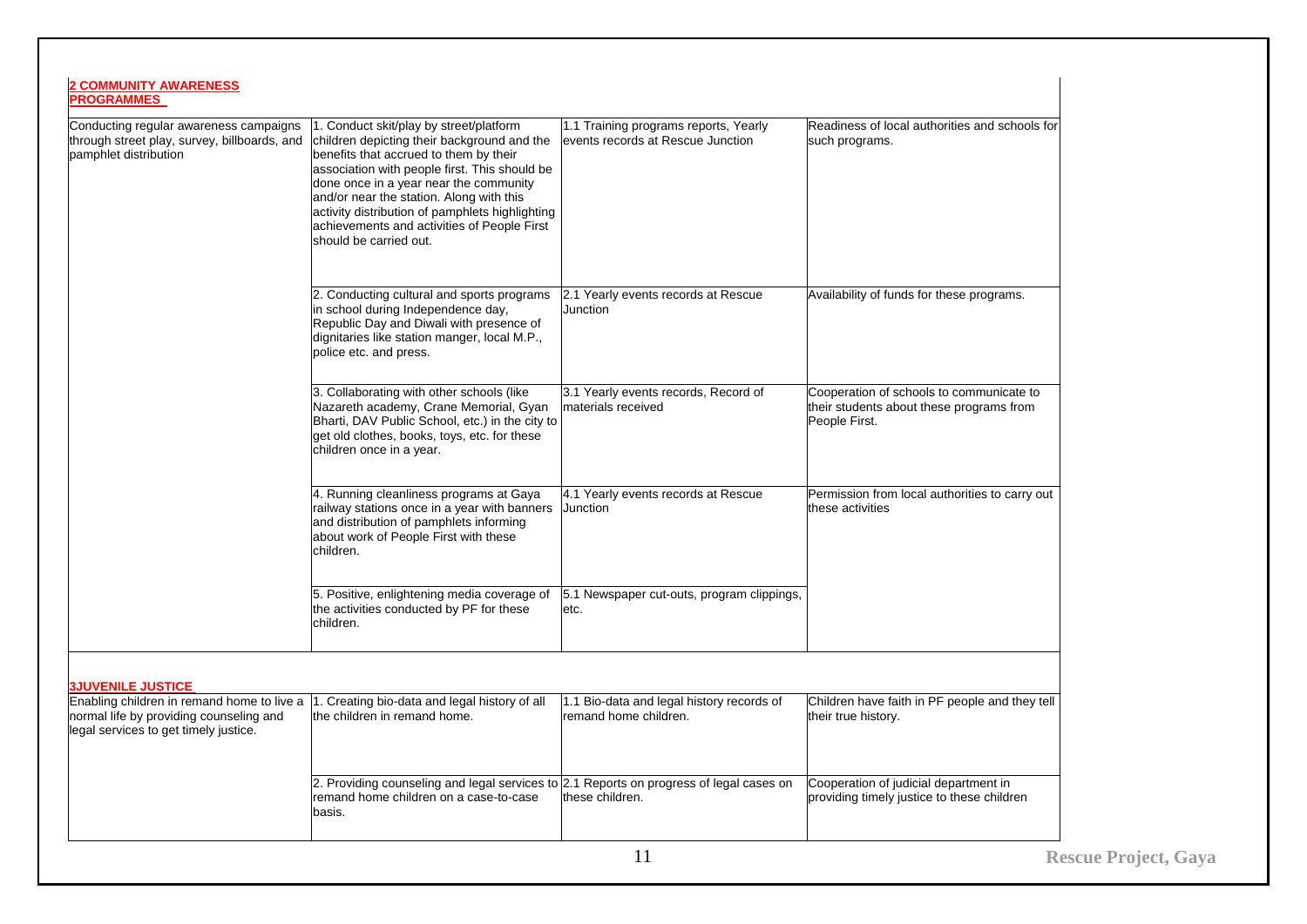| <b>4 PROJECT SUSTAINABILITY</b>    |                                                   |                                          |                                                              |
|------------------------------------|---------------------------------------------------|------------------------------------------|--------------------------------------------------------------|
| Establishment of a core fund       | Growing core fund from interest payments          | Bank account statements and receipts etc | Interest rates do not reduce substainally                    |
| Establishment of fund raising pool | Success in securing further sources of<br>funding | Reports of activities and results        | Grant givers are willing to fund projects in<br><b>Bihar</b> |

<span id="page-13-0"></span>

| <b>ACTIVITY</b>                                                                                                                                                                                                             |                                                                               |                    |                                                                                                      |                                                                     |  |
|-----------------------------------------------------------------------------------------------------------------------------------------------------------------------------------------------------------------------------|-------------------------------------------------------------------------------|--------------------|------------------------------------------------------------------------------------------------------|---------------------------------------------------------------------|--|
|                                                                                                                                                                                                                             | CHILD PROTECTION AND BASIC HEALTH AND EDUCATION                               |                    |                                                                                                      |                                                                     |  |
| 1.1. Open and operate Rescue Junction to act as center<br>for education, night shelter for street/platform children<br>and office for Rescue Project, near the Gaya Railway<br>Station after completion of renovation work. | Night Shelter staff (one<br>no.) @ 4,000 pm.                                  | INR 48,000         | Daily Accounts and Monthly<br><b>Expenditure Statements and Analysis.</b>                            |                                                                     |  |
|                                                                                                                                                                                                                             | Textbooks and school<br>supplies (Slate, books,<br>poster, chalk, paper, etc. | INR 50,000         |                                                                                                      |                                                                     |  |
|                                                                                                                                                                                                                             | <b>Administrative Cost</b>                                                    | INR 5,000          |                                                                                                      |                                                                     |  |
|                                                                                                                                                                                                                             | <b>Total</b>                                                                  | INR 103,000        |                                                                                                      |                                                                     |  |
| 2. Appointment of CPLS office shifting of providing legal<br>support for children                                                                                                                                           | Salary @ Rs 15,000 pm                                                         | <b>INR 180,000</b> | Daily Accounts and Monthly<br><b>Expenditure Statements and Analyses</b><br>CPLS officer. Continuing | Inability to recruit a competent<br>cooperation of Local uthorities |  |
|                                                                                                                                                                                                                             | <b>Transportation Cost</b>                                                    | INR 16,000         |                                                                                                      |                                                                     |  |
|                                                                                                                                                                                                                             | Administration and<br>Management costs                                        | INR 4,000          |                                                                                                      |                                                                     |  |
|                                                                                                                                                                                                                             | Total                                                                         | <b>INR 200,000</b> |                                                                                                      |                                                                     |  |
| 3. Providing recurrent cost for the Rescue Junction                                                                                                                                                                         | Salary of Project Manager INR 60,000<br>@ Rs 5,000 pm.                        |                    | Monthly Expenditure Statements and<br>Analyses                                                       |                                                                     |  |
|                                                                                                                                                                                                                             | Salary of 3 Teachers @<br>2000 p.m.                                           | INR 72,000         |                                                                                                      |                                                                     |  |
|                                                                                                                                                                                                                             | <b>Community Support</b><br>worker @ 1000 p.m                                 | <b>INR 12,000</b>  |                                                                                                      |                                                                     |  |
|                                                                                                                                                                                                                             | Electricity Bill @ 1000                                                       | <b>INR 12000</b>   |                                                                                                      |                                                                     |  |
|                                                                                                                                                                                                                             | Water Tax @ 100                                                               | <b>INR 1200</b>    |                                                                                                      |                                                                     |  |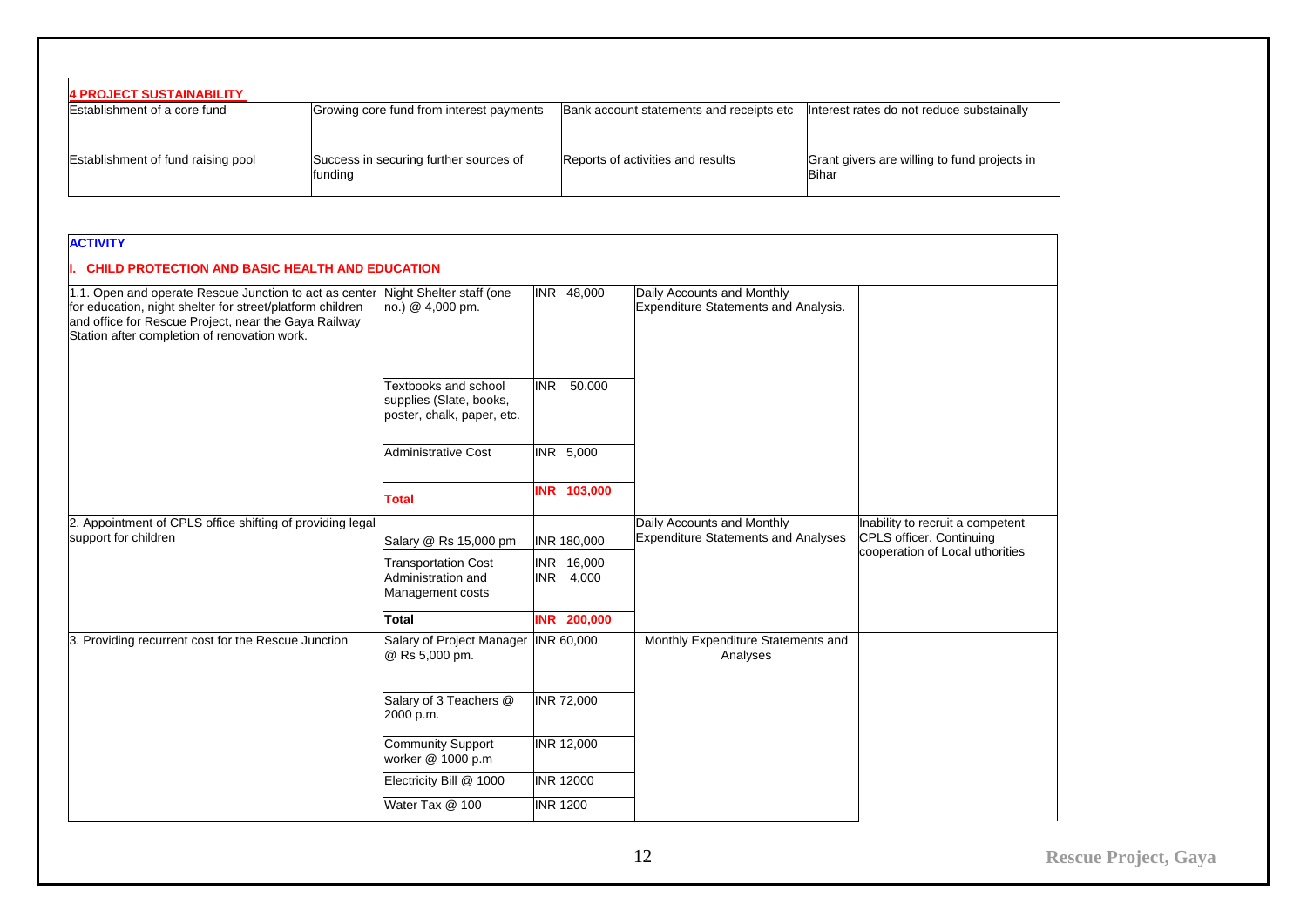| Phone Charges @ 500                                                         | <b>INR 6000</b>                                                                                                                                                          |                                                                                                         |                                                                    |
|-----------------------------------------------------------------------------|--------------------------------------------------------------------------------------------------------------------------------------------------------------------------|---------------------------------------------------------------------------------------------------------|--------------------------------------------------------------------|
| <b>Total</b>                                                                | <b>INR 175200</b>                                                                                                                                                        |                                                                                                         |                                                                    |
| <b>Training and Equipment</b>                                               | <b>INR 30,000</b>                                                                                                                                                        | Event Expenditure records                                                                               | Lack of cooperation from training<br>agencies.                     |
| Generator                                                                   | INR 60,000                                                                                                                                                               | Capital Expenditure Records Daily<br>Accounts and Monthly Expenditure<br><b>Statements and Analyses</b> |                                                                    |
| Diesel (Per Annum)                                                          | INR 50,000                                                                                                                                                               |                                                                                                         |                                                                    |
| <b>Total</b>                                                                | <b>INR 110,000</b>                                                                                                                                                       |                                                                                                         |                                                                    |
| <b>Blankets &amp; sweaters</b>                                              | INR 20,000                                                                                                                                                               | Capital Expenditure Records                                                                             |                                                                    |
| medical supplies @ Rs<br>5000 p.m.                                          | INR 60,000                                                                                                                                                               | Daily Accounts and Monthly<br><b>Expenditure Statements and Analyses</b>                                |                                                                    |
| Salary (Doctor + Nurse)                                                     | INR 30,000                                                                                                                                                               |                                                                                                         |                                                                    |
| <b>Total</b>                                                                | <b>INR 110,000</b>                                                                                                                                                       |                                                                                                         |                                                                    |
| <b>Mess Equipment (Gas</b><br>Stove, utensils, etc.)                        | INR 30,000                                                                                                                                                               | Capital Expenditure Records Monthly<br><b>Expenditure Statements and Analyses</b>                       |                                                                    |
| Cook @ Rs 2500 p.m.                                                         | INR 30,000                                                                                                                                                               |                                                                                                         |                                                                    |
| Cook Helper @ Rs 1500<br>p.m.                                               | <b>INR 18,000</b>                                                                                                                                                        |                                                                                                         |                                                                    |
| Total                                                                       | <b>INR 78,000</b>                                                                                                                                                        |                                                                                                         |                                                                    |
| <b>Food Materials</b>                                                       | <b>INR 365000</b>                                                                                                                                                        |                                                                                                         |                                                                    |
| Toiletry items like soap,<br>towel, detergent,<br>toothpaste, clothes, etc. | <b>INR 18,000</b>                                                                                                                                                        | Daily Accounts and Monthly<br><b>Expenditure Statements and Analyses</b>                                | Lack of motivation of these children<br>to make them selves clean. |
| 4. Staff training for improving their skills and knowledge                  | Municipal Taxes @ 1000<br>7. Providing small clinic room with basic medical facilities Purchase of medicines &<br>10 Inculcating basic personal hygiene(bathing, washing | <b>INR 12000</b>                                                                                        |                                                                    |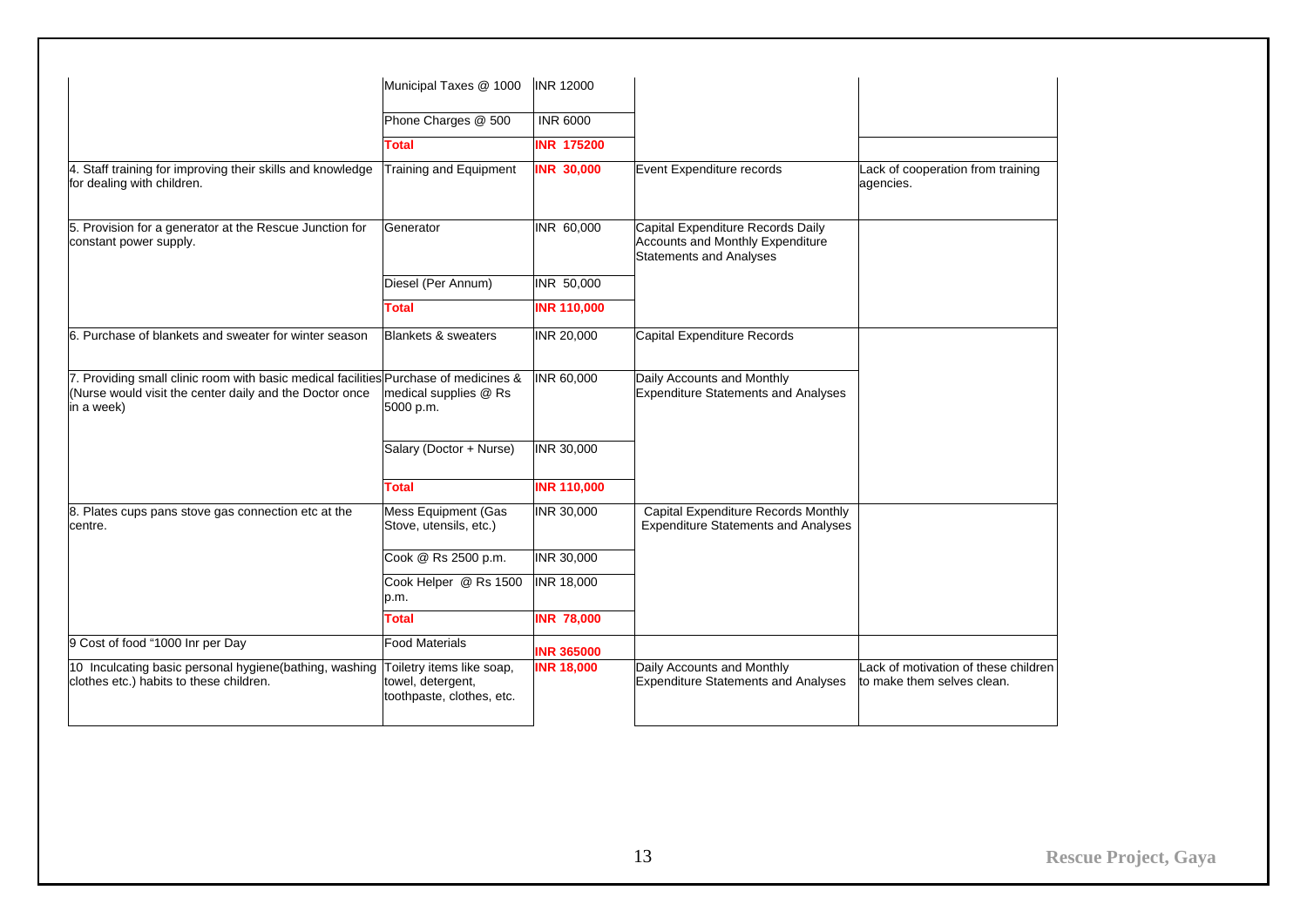| 11 Conducting regular basic classroom sessions at<br>rescue junction for these children (Slum, platform. Three equipment Teacher (Costs<br>classes for slum children would run during the daytime.<br>For street/platform children one class would run during<br>daytime and another at night when they arrive for night<br>stay.                                                                | Training material and<br>already accounted in<br>recurrent cost under<br>items1 I and 4)                                     |                  | Attendance records at rescue junction                                    |                                                                |
|--------------------------------------------------------------------------------------------------------------------------------------------------------------------------------------------------------------------------------------------------------------------------------------------------------------------------------------------------------------------------------------------------|------------------------------------------------------------------------------------------------------------------------------|------------------|--------------------------------------------------------------------------|----------------------------------------------------------------|
| 12. Surveying and identifying agencies which could<br>impart vocational training like toys making, cycle repair,<br>vehicle repair, typing, cooking/tea making, etc. to<br>platform and remand home children. Note that while<br>street/platform children can go to other places for<br>training, but remand home children cannot go out of the<br>remand home due to security and legal issues. | Administration cost<br>(telephone, travel, etc.) -><br>This task can be done by<br>the project manager for<br>Rescue project | <b>INR 2,000</b> | Daily Accounts and Monthly<br><b>Expenditure Statements and Analyses</b> | Discipline of structured study and<br>attendance required      |
| 13. Imparting necessary skills to live a life away from any Counseling from teachers,<br>sort of intoxication                                                                                                                                                                                                                                                                                    | medical officer, CPLS<br>officer, etc (Costs already<br>accounted)                                                           |                  | Report from CPLS officer                                                 | Relapse under the influence others<br>elder platform children. |
| 14. Conducting regular health check up at the center for Medical OfficerMedicines<br>these children.                                                                                                                                                                                                                                                                                             | Administrative<br>expenses(Already<br>accounted in item 1.7)                                                                 |                  | Daily Accounts and Monthly<br><b>Expenditure Statements and Analyses</b> |                                                                |
| 15. Development of a sense of cleanliness and improved Counseling from teachers,<br>personal hygiene like washing hands before eating,<br>taking bath daily, etc.                                                                                                                                                                                                                                | medical officer, etc (Costs<br>already accounted)                                                                            |                  | Report from Medical Officer/Project<br>Manager                           | Inability of competent manpower.                               |
| 16. Setting up a Child Bank at the centre and persuading Administrative cost<br>children to save money                                                                                                                                                                                                                                                                                           |                                                                                                                              | <b>INR3,000</b>  | <b>Bank records</b>                                                      |                                                                |
| 17. Motivating these children to undergo vocational<br>training and become capable to earn money in a decent<br>way                                                                                                                                                                                                                                                                              | <b>Community Support</b><br><b>Officer and Teachers</b><br>(Costs already accounted<br>in item 1.3)                          |                  | <b>Report from Teachers</b>                                              | Availability of competent manpower                             |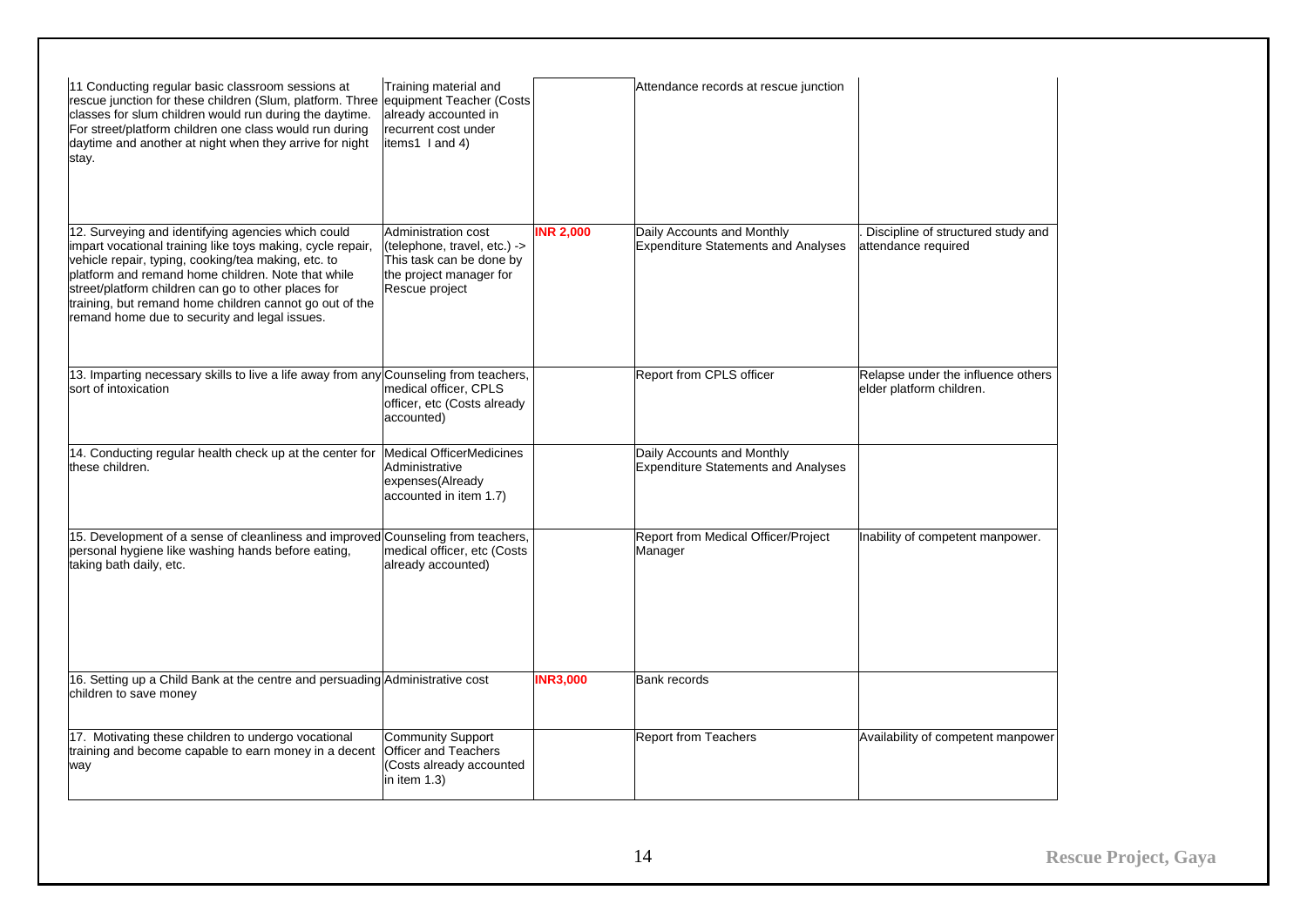| 18. Study the requisites for setting up a Child Line<br>Service (CLS) at Gaya. The documents and contacts are engaged in study and<br>available at the website http://www.childlineindia.org.in                                                                                      | Salary for employee<br>implementation o<br>child line programme                                                                                                                                                            | pool                 | From fund raising Daily Accounts and Monthly<br><b>Expenditure Statements and Analyses</b><br>Report from CPLS Officer | Availability of competent<br>manpower.Lack of cooperation<br>from Government authorities for<br>setting up child helps line at rescue<br>junction. |
|--------------------------------------------------------------------------------------------------------------------------------------------------------------------------------------------------------------------------------------------------------------------------------------|----------------------------------------------------------------------------------------------------------------------------------------------------------------------------------------------------------------------------|----------------------|------------------------------------------------------------------------------------------------------------------------|----------------------------------------------------------------------------------------------------------------------------------------------------|
| Some of the steps for laying foundation for CLS are as<br>follows: -                                                                                                                                                                                                                 |                                                                                                                                                                                                                            |                      |                                                                                                                        |                                                                                                                                                    |
| A. Getting Started:                                                                                                                                                                                                                                                                  |                                                                                                                                                                                                                            |                      |                                                                                                                        |                                                                                                                                                    |
| 1. Need Assessment Study2. Resource Directory3.<br>City/District mapping4. Determining Structure5.<br>Activating 1098                                                                                                                                                                | Consultancy fee to<br>BalSakha, Telephone,<br>Travel, Postal/Courier<br>Charges, Printing,<br>Surveying etc)                                                                                                               |                      |                                                                                                                        |                                                                                                                                                    |
| B. Taking Off:1. Selecting the CHILDLINE Team2. Team Once approved govt.<br>Building & Training the Team 3. Twinning the<br>city/district4. Defining roles5. Outreach and awareness6.<br>Phone testing7. Documentation8. Training with Allied<br>Systems9. Inauguration of CHILDLINE | grants a fund of Rs 5 lakhs<br>per annum. However, this<br>is not sufficient and<br>matching fund is required<br>from elsewhere as found<br>after consulting Bal Sakha,<br>Patna, which runs<br>ChildLine service in Patna |                      |                                                                                                                        |                                                                                                                                                    |
|                                                                                                                                                                                                                                                                                      | Total                                                                                                                                                                                                                      | <b>INR11, 94,200</b> |                                                                                                                        |                                                                                                                                                    |
| <b>2 COMMUNITY AWARENESS PROGRAMMES</b>                                                                                                                                                                                                                                              |                                                                                                                                                                                                                            |                      |                                                                                                                        |                                                                                                                                                    |
| 2.1. Organizing Diwali, Holi and Saraswati Puja<br>celebration at the center.                                                                                                                                                                                                        | Administrative cost<br>Transport, New clothes<br>during Diwali,<br>communication, etc.)<br>Recreational material &<br>Equipment, Food                                                                                      |                      |                                                                                                                        |                                                                                                                                                    |
|                                                                                                                                                                                                                                                                                      |                                                                                                                                                                                                                            | INR 10,000           | Event Expenditure records                                                                                              |                                                                                                                                                    |
| 2. Showing inspirational children movies at the center<br>occasionally to encourage them.                                                                                                                                                                                            | Equipment cost                                                                                                                                                                                                             | 500<br>INR.          | Event Expenditure records                                                                                              |                                                                                                                                                    |
| 3. Provision for Television at the center.                                                                                                                                                                                                                                           | TV and CD/DVD Player                                                                                                                                                                                                       | INR 30,000           | Capital Expenditure Records                                                                                            |                                                                                                                                                    |
| 4. Provision for games (carom, ludo, cricket, football,<br>etc.)                                                                                                                                                                                                                     | Sports material                                                                                                                                                                                                            | INR 5,000            | Annual Expenditure records                                                                                             |                                                                                                                                                    |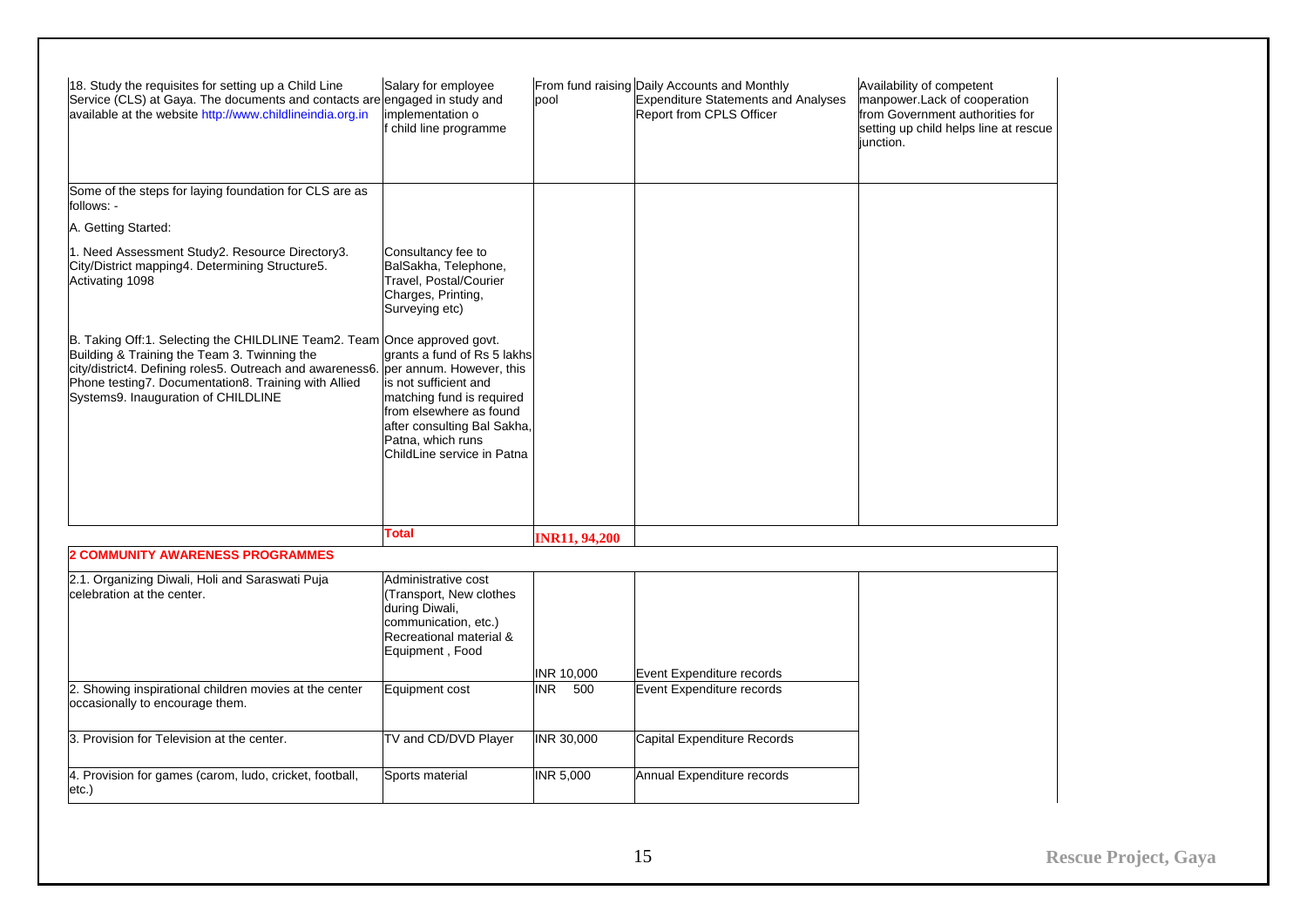| Reports and Photographs                                                                                                                                                                                                                |                                                                                                                                                                                                                                                                                                                                                                                                                                                                                                             |                                                                          |                                                                         |
|----------------------------------------------------------------------------------------------------------------------------------------------------------------------------------------------------------------------------------------|-------------------------------------------------------------------------------------------------------------------------------------------------------------------------------------------------------------------------------------------------------------------------------------------------------------------------------------------------------------------------------------------------------------------------------------------------------------------------------------------------------------|--------------------------------------------------------------------------|-------------------------------------------------------------------------|
| Administrative cost &<br>Transportation cost,<br>Reports and photographs                                                                                                                                                               |                                                                                                                                                                                                                                                                                                                                                                                                                                                                                                             |                                                                          | Lack of cooperation from schools.                                       |
| <b>Community Support</b><br>Officer who brings the<br>children to Rescue<br>Junction from Railway<br>Station can do this task.<br>Readiness of people to<br>attend such conferences                                                    | (Costs already<br>accounted for in<br>item I.3)<br><b>INR 10000</b>                                                                                                                                                                                                                                                                                                                                                                                                                                         | Report from Community Support Officer Readiness of people to attend such | conferences                                                             |
|                                                                                                                                                                                                                                        |                                                                                                                                                                                                                                                                                                                                                                                                                                                                                                             |                                                                          |                                                                         |
| Administrative cost &<br><b>Survey Form Printing Cost</b>                                                                                                                                                                              | INR 5000                                                                                                                                                                                                                                                                                                                                                                                                                                                                                                    | Event Expenditure records                                                |                                                                         |
| <b>Total</b>                                                                                                                                                                                                                           | <b>INR 60,500</b>                                                                                                                                                                                                                                                                                                                                                                                                                                                                                           |                                                                          |                                                                         |
|                                                                                                                                                                                                                                        |                                                                                                                                                                                                                                                                                                                                                                                                                                                                                                             |                                                                          |                                                                         |
| <b>CPLS Officer (Costs</b><br>already accounted in<br>item1.2)                                                                                                                                                                         |                                                                                                                                                                                                                                                                                                                                                                                                                                                                                                             | Monthly Expenditure Statements and<br>Analyses                           | Lack of cooperation with welfare<br>officer and government authorities. |
| <b>CPLS Officer (Costs</b><br>1.2) ALREADY<br><b>MENTIONED</b>                                                                                                                                                                         |                                                                                                                                                                                                                                                                                                                                                                                                                                                                                                             | Monthly Expenditure Statements and<br>Analyses                           | Lack of cooperation with welfare<br>officer and government authorities  |
| cleanliness activities near to Gaya Railway Station on<br>people first with these street/platform children and how<br>they can be helpful in helping these children. One day<br>9. Conducting regular survey at the Gaya Junction with | depicting their background or tree plantation programs or<br>other agencies like BalSakha, Patna, Pria, Delhi, etc. for<br>discussing strategies to help children in conflict with law,<br>8. Distributing pamphlets and posters advertising project Administrative cost &<br>at various location even during some event organized by Printing Cost<br>2. Exploring opportunity for hearing of Juvenile cases at<br>the rescue junction itself in order to avoid delay in justice already accounted in item |                                                                          | $\sim$                                                                  |

**Rescue Project, Gaya**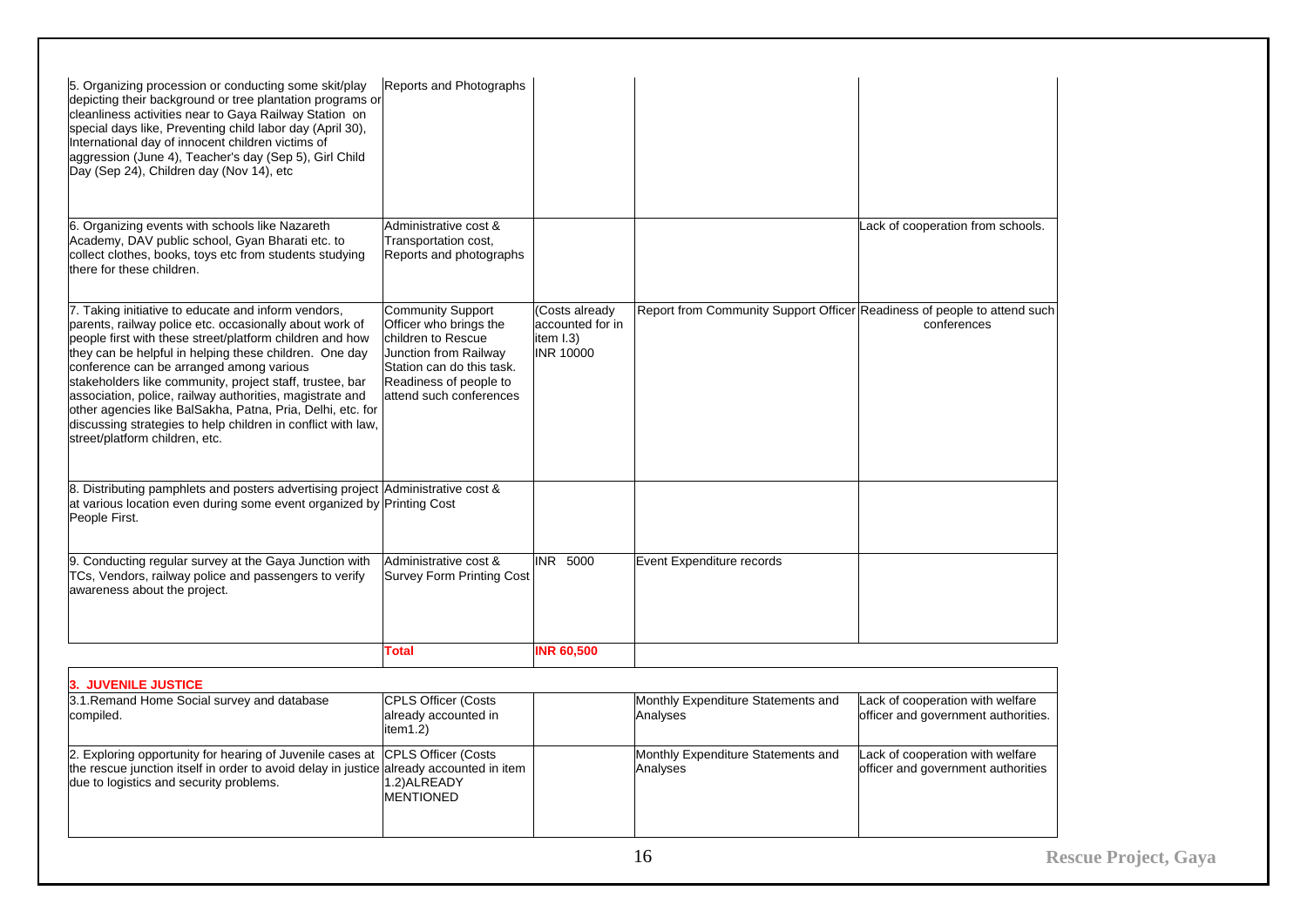| 3. Analyzing history of the crime from these children and CPLS OfficerLegal<br>providing timely justice to these children from remand<br>homes.                                     | Expenses like stamp<br>paper, etc. (Costs already<br>accounted in item 1.2)<br><b>ALREADY MENTIONED</b> |                                                           | Increase in Court appearances of<br>Remand Home Children            | Unwillingness of these children to<br>share their experiences.                                                                                       |
|-------------------------------------------------------------------------------------------------------------------------------------------------------------------------------------|---------------------------------------------------------------------------------------------------------|-----------------------------------------------------------|---------------------------------------------------------------------|------------------------------------------------------------------------------------------------------------------------------------------------------|
| 4. Providing counseling services to these children about<br>what is right or wrong                                                                                                  | <b>CPLS Officer(Costs</b><br>already accounted in item<br>1.2)                                          |                                                           | Monthly Expenditure Statements and<br>Analyses                      | Availability of competent<br>manpower.                                                                                                               |
| <b>4 Sustainability</b>                                                                                                                                                             |                                                                                                         |                                                           |                                                                     |                                                                                                                                                      |
| 4.1. Renting unused space on the ground floor for<br>opening shops.                                                                                                                 | Rent                                                                                                    | <b>INR 24,000</b><br><b>CREDIT</b>                        | <b>Monthly Receipts Statements</b>                                  | Inability of finding person willing to<br>take the shop on rent.                                                                                     |
| 2. Establishment of fundraising pool                                                                                                                                                | To seek alternative<br>funding from grant giving<br>bodies                                              | <b>INR 200,000</b>                                        | Report of activities and progress<br>Accounts                       | All fund raising is tentative and<br>success is not assured                                                                                          |
| 3. Grant received from government towards<br>maintenance of Childline Service                                                                                                       | Government Grant                                                                                        | <b>INR 500,000</b><br><b>CREDIT IF</b><br><b>APPROVED</b> | <b>Annual Receipts Statements</b><br><b>PROVISIONAL IF APPROVED</b> | Unwillingness of CIF and the<br>government authorities to set up<br>Childline Service at Gaya with<br>People First as collaborative<br>organization. |
| 4. Interest received from suitably invested corpus fund of Interest<br>Rs 1,000,000 @ 6%. [Principal amount of the corpus<br>fund would not be utilized to fund any other activity] |                                                                                                         | <b>INR 60,000</b>                                         | <b>Annual Receipts Statements</b>                                   | The interest rate should not go<br>below 6% in fixed deposit<br>schemes.                                                                             |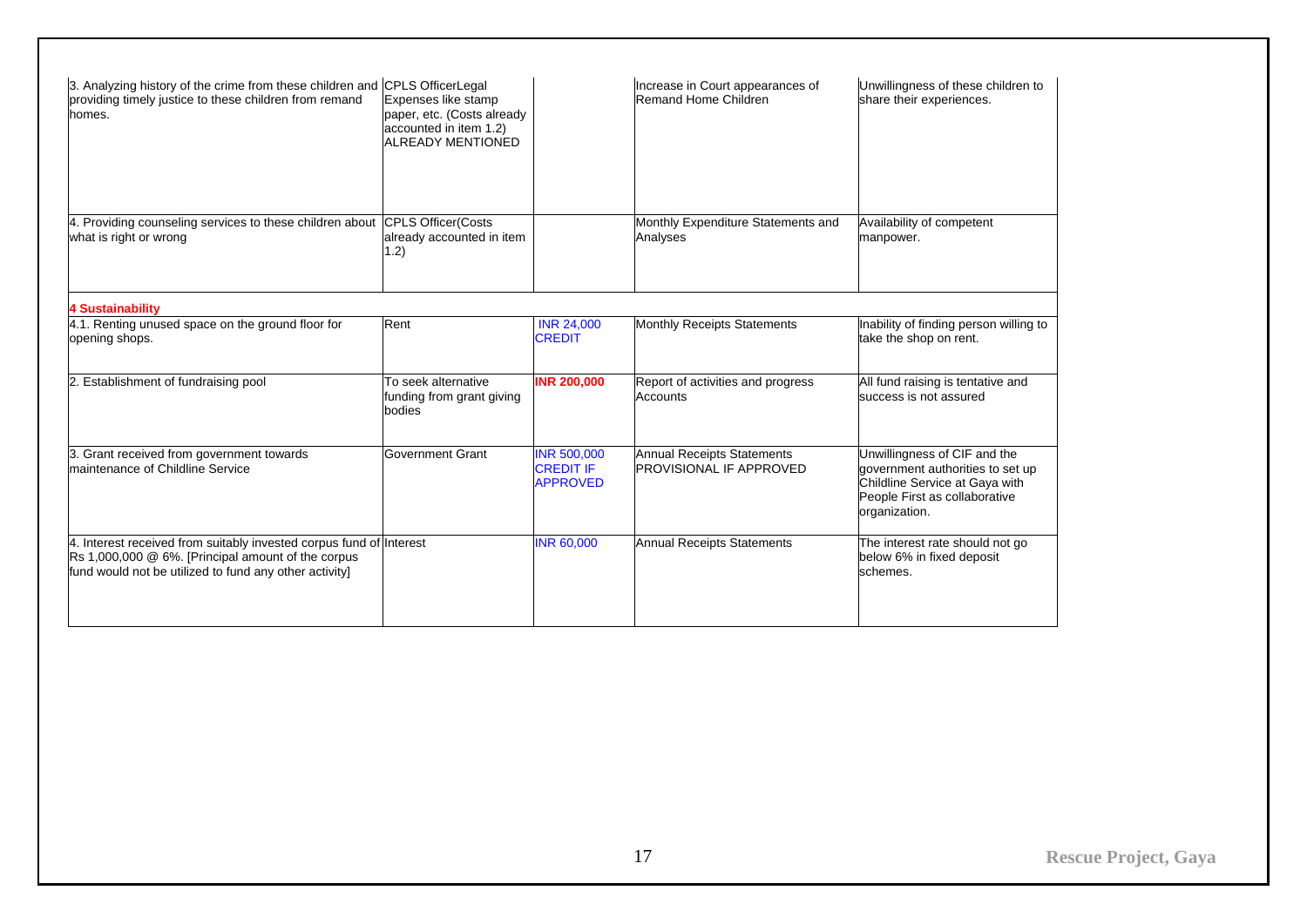# **Workplan Form**

# (FINANCIAL YEAR 2006/2007)

**ACTIVITIES SHOULD REFER BACK to ACTIVITIES IN LFA FRAMEWORK** 

| <b>Project Title:</b>                                                                                                                                                                              | Rescue Project, Gaya |                                                                                                                                                                                                                          |                                                                                                                                                          |                             |
|----------------------------------------------------------------------------------------------------------------------------------------------------------------------------------------------------|----------------------|--------------------------------------------------------------------------------------------------------------------------------------------------------------------------------------------------------------------------|----------------------------------------------------------------------------------------------------------------------------------------------------------|-----------------------------|
| <b>Project Organization:</b><br>People First Educational Charitable Trust, Bodh Gaya                                                                                                               |                      |                                                                                                                                                                                                                          |                                                                                                                                                          |                             |
|                                                                                                                                                                                                    |                      | Work plan for the 2006/07 financial year                                                                                                                                                                                 |                                                                                                                                                          |                             |
| PLANNED ACTIVITIES (from logframe)<br>See 'tips' 1, 2 & 3 in the guidance notes                                                                                                                    |                      | INDICATORS OF ACHIEVEMENT OF THE<br><b>ACTIVITIES</b><br>See 'tip' 4 in the guidance notes                                                                                                                               | PROJECT OUTPUTS that each activity or group of<br>activities should contribute to (from logframe)<br>See 'tip' 5 in the guidance notes                   |                             |
| PERIOD 1 (to be reported against in the Project Progress Report 1 – PPR 1)<br>List activities you plan for Half-Year1 (1 Oct. 2006 - 30th March 2007)                                              |                      |                                                                                                                                                                                                                          |                                                                                                                                                          |                             |
| CHILD PROTECTION AND BASIC HEALTH AND EDUCATION<br>. Open and operate Rescue Junction to act as center for education,<br>night shelter for street/platform children and office for Rescue Project, |                      | Smooth functioning of the rescue junction post<br>establishment of rescue junction.                                                                                                                                      | Attendance records.                                                                                                                                      |                             |
| near the Gaya Railway Station after completion of renovation work.                                                                                                                                 |                      | No. of children coming to rescue junction.                                                                                                                                                                               |                                                                                                                                                          |                             |
| 2. Staff training for improving their skills and knowledge for dealing with<br>children                                                                                                            |                      | Decrease in the attrition level of teacher. Effective<br>mutual class participation of students and teachers.                                                                                                            | Improving the literacy level of these children                                                                                                           |                             |
| 3. Purchase of blankets and sweater for winter season                                                                                                                                              |                      | No. of Blanket and sweater provided to these Improving the health status of children in the Rescue<br>children. Increase participation of these<br>children in other activities of rescue junction<br>post these events. | Junction A potential life saver, coined with shelter in cold<br>conditions                                                                               |                             |
| 4. Providing small clinic room with basic medical facilities (Nurse would<br>visit the center regularly and the Doctor once in a week)                                                             |                      | Decrease in the illness level of these<br>children and no. of effective medical services Junction<br>provided in time.                                                                                                   | Improving the health status of children in the Rescue                                                                                                    |                             |
| 5. Construction of mess at the center                                                                                                                                                              |                      | Regular and nutritious food available                                                                                                                                                                                    | Children do not need to work to eat, might attend the<br>shelter more. Attendance at life skills or relevant classes<br>pre- requisite for shelter place |                             |
|                                                                                                                                                                                                    |                      | 18                                                                                                                                                                                                                       |                                                                                                                                                          | <b>Rescue Project, Gaya</b> |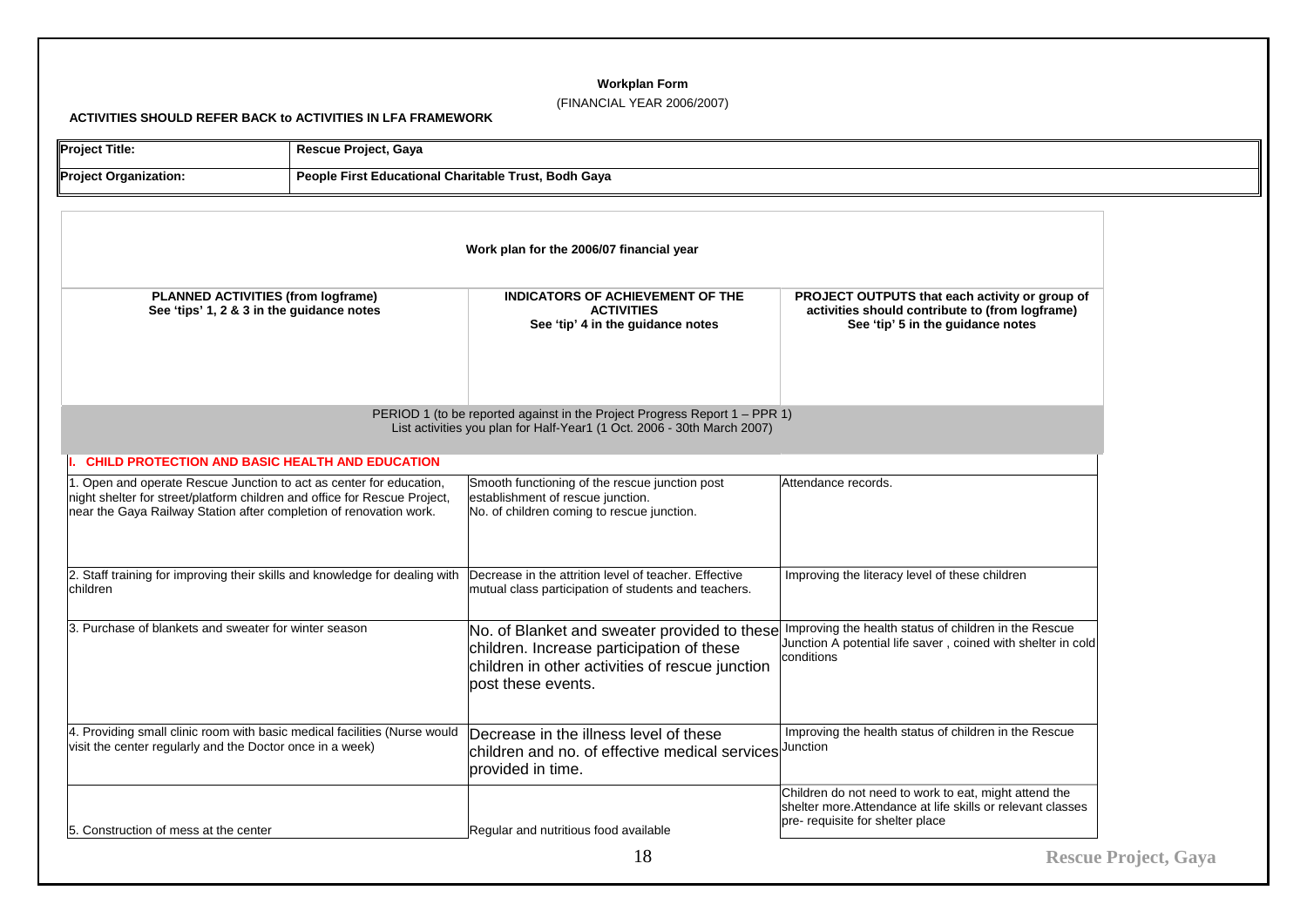| 6. Daily organizing & motivating these platform children from Gaya<br>junction to rescue center.                                                                                                                                                                                                                                                                                             | No. of platform/street children coming to the<br>average attendance should increase by 30<br>℅                                                                                      | Increase the reach of the program by covering more<br>center should increase to 35 and the monthly slum area as well as platforms and running more classes                                                                      |
|----------------------------------------------------------------------------------------------------------------------------------------------------------------------------------------------------------------------------------------------------------------------------------------------------------------------------------------------------------------------------------------------|-------------------------------------------------------------------------------------------------------------------------------------------------------------------------------------|---------------------------------------------------------------------------------------------------------------------------------------------------------------------------------------------------------------------------------|
| 7. Inculcating basic personal hygiene (bathing, washing clothes etc.)<br>habits to these children                                                                                                                                                                                                                                                                                            | Weekly frequency of taking bath should<br>increase to 4 days Washing hands before<br>taking meal should be 100%Changing cloth<br>after every two days and washing the old<br>cloths | Improving the health status of children in the Rescue<br>Junction                                                                                                                                                               |
| 8. Conducting regular basic classroom session at rescue junction for<br>these children (Slum, platform). Three classes for slum children would<br>run during the daytime. For street/platform children one class would run<br>during daytime and another at night when they arrive for night stay.                                                                                           | Running 2 classes for slum children<br>I class for street/platform children<br>Assistance given tuition etc at remand home<br>on an occasional basis                                | Improving the literacy level of these children                                                                                                                                                                                  |
| 9. Surveying and identifying agencies, which could impart vocational<br>training like toys making, cycle repair, vehicle repair, typing, cooking/tea<br>making, etc. to platform and remand home children. Note that while<br>street/platform children can go to other places for training, but remand<br>home children cannot go out of the remand home due to security and<br>legal issues | Participation and Skill level of children in<br>these programs.                                                                                                                     | Inculcating entrepreneurial skills in these children by<br>imparting vocational training like painting, tea making,<br>envelope making, toys making, etc. Vocational training to<br>be considered within the remand home itself |
| 10. Imparting necessary skills to live a life away from any sort of<br>intoxication                                                                                                                                                                                                                                                                                                          | No. of children able to avail the counseling<br>services. No. of children able to leave glue<br>intoxication post these events.                                                     | Improving the health status of children in the Rescue<br>Junction                                                                                                                                                               |
| 11. Conducting regular health camp at the center for these children.                                                                                                                                                                                                                                                                                                                         | No. of Health camp organized in a year.<br>No. of student availing the service.<br>Improve in the health status of these children<br>post health camp                               | Improving the health status of children in the Rescue<br>Junction                                                                                                                                                               |
| 12. Development of a sense of cleanliness and improved personal<br>hygiene like washing hands before eating, taking bath daily, etc                                                                                                                                                                                                                                                          | No. of children taking bath regularly and<br>washing hand often.                                                                                                                    | Improving the health status of children in the Rescue<br>Junctionand preventing skin diseases                                                                                                                                   |
| 13. Setting up a Child Bank at the center and persuading children to<br>save money                                                                                                                                                                                                                                                                                                           | No. of child bank account opened.<br>Frequency of transaction and amount of<br>saving in these accounts                                                                             | Strengthening the entrepreneurial skills.                                                                                                                                                                                       |
| 14. Motivating these children to undergo vocational training and become Amount of participation by these children.<br>capable to earn money in a decent way                                                                                                                                                                                                                                  |                                                                                                                                                                                     | Strengthening the entrepreneurial skills                                                                                                                                                                                        |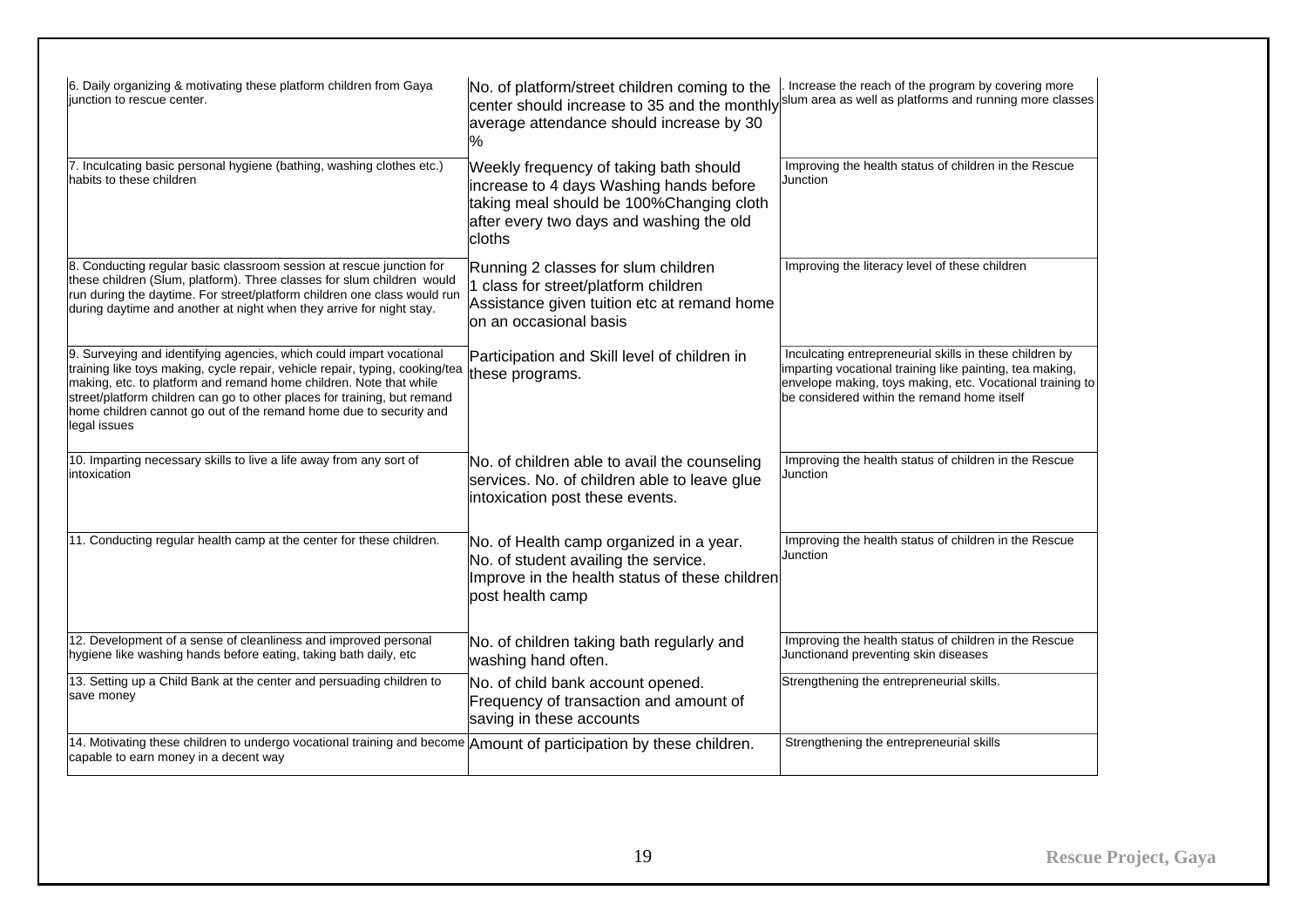| 15. Study the requisites for setting up a Child Line Service (CLS) at<br>Gaya. The documents and contacts are available at the website<br>http://www.childlineindia.org.in. Some of the steps for laying foundation<br>for CLS are as follows: - A. Getting Started:1. Need Assessment<br>Study2. Resource Directory 3. City/District mapping4. Determining<br>Structure5. Activating 1098 B. Taking Off:1. Selecting the CHILDLINE<br>Team2. Team Building & Training the Team 3. Twinning the<br>city/district4. Defining roles5. Outreach and awareness6. Phone<br>testing7. Documentation8. Training with Allied Systems9. Inauguration<br>of CHILDLINE. | Progress in the steps made to set up child<br>line service at the rescue junction. No. of<br>children rehabilitated and repatriated.                                                                                        | Promoting rehabilitation and repatriation of children.<br>Strengthening the outreach, awareness and relationship<br>building of Rescue Project |
|--------------------------------------------------------------------------------------------------------------------------------------------------------------------------------------------------------------------------------------------------------------------------------------------------------------------------------------------------------------------------------------------------------------------------------------------------------------------------------------------------------------------------------------------------------------------------------------------------------------------------------------------------------------|-----------------------------------------------------------------------------------------------------------------------------------------------------------------------------------------------------------------------------|------------------------------------------------------------------------------------------------------------------------------------------------|
| 16. Counseling with the child to gauge whether he/she can be<br>repatriated. If yes, then making contact with their families and deciding<br>on the support they need.                                                                                                                                                                                                                                                                                                                                                                                                                                                                                       | No. of children rehabilitated and repatriated                                                                                                                                                                               | Promoting rehabilitation and repatriation of children.                                                                                         |
| <b>2 COMMUNITY AWARENESS PROGRAMMES</b>                                                                                                                                                                                                                                                                                                                                                                                                                                                                                                                                                                                                                      |                                                                                                                                                                                                                             |                                                                                                                                                |
| 1. Conducting residential training programs at the center<br>from other NGO like "Balsakha, Patna", Aashra, Patna<br>etc.) to increase awareness about environment and<br>people, how to keep themselves fit and disease free, how and decrease in the illness level of these<br>to behave and lead a normal life, etc.                                                                                                                                                                                                                                                                                                                                      | Participation level of children and teacher<br>during these kind of training programs.<br>Increase in the awareness level of children<br>children post these events.                                                        | Improving the health status of children in the<br><b>Rescue Junction</b>                                                                       |
| 2. Organizing Diwali, Holi and Saraswati Puja celebration Participation level of children in these<br>at the center                                                                                                                                                                                                                                                                                                                                                                                                                                                                                                                                          | events.Number of events conducted during<br>these programs. Attendance and participation<br>level of these children after these events.                                                                                     | Strengthening the outreach, awareness and<br>relationship building of Rescue Project                                                           |
| 3. Organizing picnic to surrounding area once in a year                                                                                                                                                                                                                                                                                                                                                                                                                                                                                                                                                                                                      | Participation level of children in these<br>events.Number of events conducted during<br>these programs. Attendance and participation Bringing happiness and some joy to their<br>level of these children after these events | Strengthening the outreach, awareness and<br>relationship building of Rescue Project.<br>lives.                                                |
| 4. Showing inspirational children movies at the center<br>occasionally to encourage them.                                                                                                                                                                                                                                                                                                                                                                                                                                                                                                                                                                    | Participation level of children in these<br>events.Number of events conducted during<br>these programs. Attendance and participation<br>level of these children after these events.                                         | Hopefully encourage positive behaviors                                                                                                         |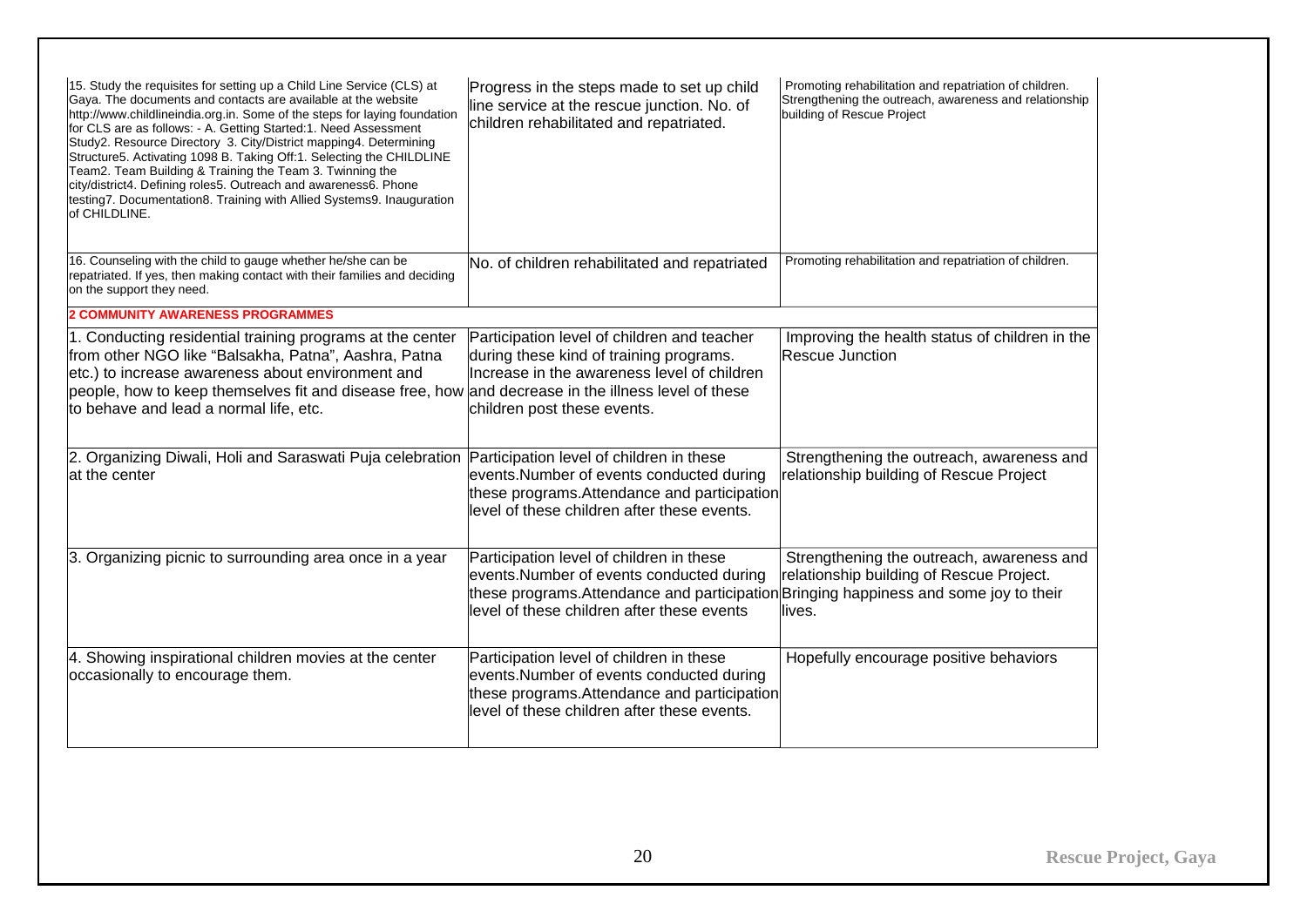| 5. Organizing procession or conducting some skit/play<br>depicting their background or tree plantation programs or<br>cleanliness activities near to Gaya Railway Station a on<br>special days like, Preventing child labor day (April 30),<br>International day of innocent children victims of<br>aggression (June 4), Teacher's day (Sep 5), Girl Child<br>Day (Sep 24), Children day (Nov 14), etc.                                                                                                                                                                                                           | No. of these activities organized in a year<br>and percentage of participation.<br>Improvement in the awareness level of<br>rescue project post these events.                        | Strengthening the outreach, awareness and<br>relationship building of Rescue Project.                                                                                                                                                                                                                      |
|-------------------------------------------------------------------------------------------------------------------------------------------------------------------------------------------------------------------------------------------------------------------------------------------------------------------------------------------------------------------------------------------------------------------------------------------------------------------------------------------------------------------------------------------------------------------------------------------------------------------|--------------------------------------------------------------------------------------------------------------------------------------------------------------------------------------|------------------------------------------------------------------------------------------------------------------------------------------------------------------------------------------------------------------------------------------------------------------------------------------------------------|
| 6. Organizing events with schools like Nazareth<br>Academy, DAV public school, Gyan Bharati etc. to collect of collection (no. of cloths) made through<br>clothes, books, toys etc from students studying there for<br>these children.                                                                                                                                                                                                                                                                                                                                                                            | No. of events organized in a year. Quantity<br>each event                                                                                                                            | Strengthening the outreach, awareness and<br>relationship building of Rescue Project                                                                                                                                                                                                                       |
| 7. Taking initiative to educate and inform vendors,<br>parents, railway police etc. occasionally about work of<br>people first with these street/platform children and how<br>they can be helpful in helping these children. One day<br>conference can be arranged among various stakeholders exploitation of concerned people towards<br>like community, project staff, trustee, bar association,<br>police, railway authorities, magistrate and other agencies<br>like BalSakha, Patna, Pria, Delhi, etc. for discussing<br>strategies to help children in conflict with law,<br>street/platform children, etc. | No. of training programs conducted in a<br>year. Improvement in the community<br>awareness of rescue project post event.<br>Survey report-showing decrease in the<br>these children. | Strengthening the outreach, awareness and<br>relationship building of Rescue Project.<br>IV.Decrease in involvement of these children<br>in petty crimes . Increasing public awareness<br>and attempt to change public attitude s and<br>perceptions. Initiating possible referrals to<br>rescue Junction. |
| 8. Participating in All India level activities for NGOs like "<br>Social Impact Award" organized by SPJIMR, Mumbai to<br>increase community awareness.                                                                                                                                                                                                                                                                                                                                                                                                                                                            | Improvement in the awareness level of<br>rescue project post these events.                                                                                                           | Strengthening the outreach, awareness and<br>relationship building of Rescue Project.<br>Increasing public awareness on a wider even<br>national level                                                                                                                                                     |
| 9. Distributing pamphlets and posters advertising project<br>at various location even during some event organized by<br>People First.                                                                                                                                                                                                                                                                                                                                                                                                                                                                             | No. of pamphlets distributed in a year.<br>Improvement in the community-awareness<br>posts these events through survey reports.                                                      | Strengthening the outreach, awareness and<br>relationship building of Rescue Project.<br>Clarity of projects purpose and information<br>sharing                                                                                                                                                            |
| 10. Conducting regular survey at the Gaya Junction with<br>TCs, Vendors, railway police and passengers to verify<br>awareness about the project.                                                                                                                                                                                                                                                                                                                                                                                                                                                                  | No. of survey done in a year. Improve in the<br>awareness level of rescue project post these<br>levents.                                                                             | Strengthening the outreach, awareness and<br>relationship building of Rescue Project.<br>Measure Attitudinal change.                                                                                                                                                                                       |
| <b>3. JUVENILE JUSTICE</b><br>1. Appointment of CPLS officer for pursuing shifting of remand home at<br>Rescue Junction and providing legal support for children.                                                                                                                                                                                                                                                                                                                                                                                                                                                 | No. of referrals to the CPLS officer. Improvement in the<br>living conditions of children at the Remand Home.                                                                        | Decrease in involvement of these children in petty<br>crimes Increase in bail or resettlement. Number children<br>referred by Police etc                                                                                                                                                                   |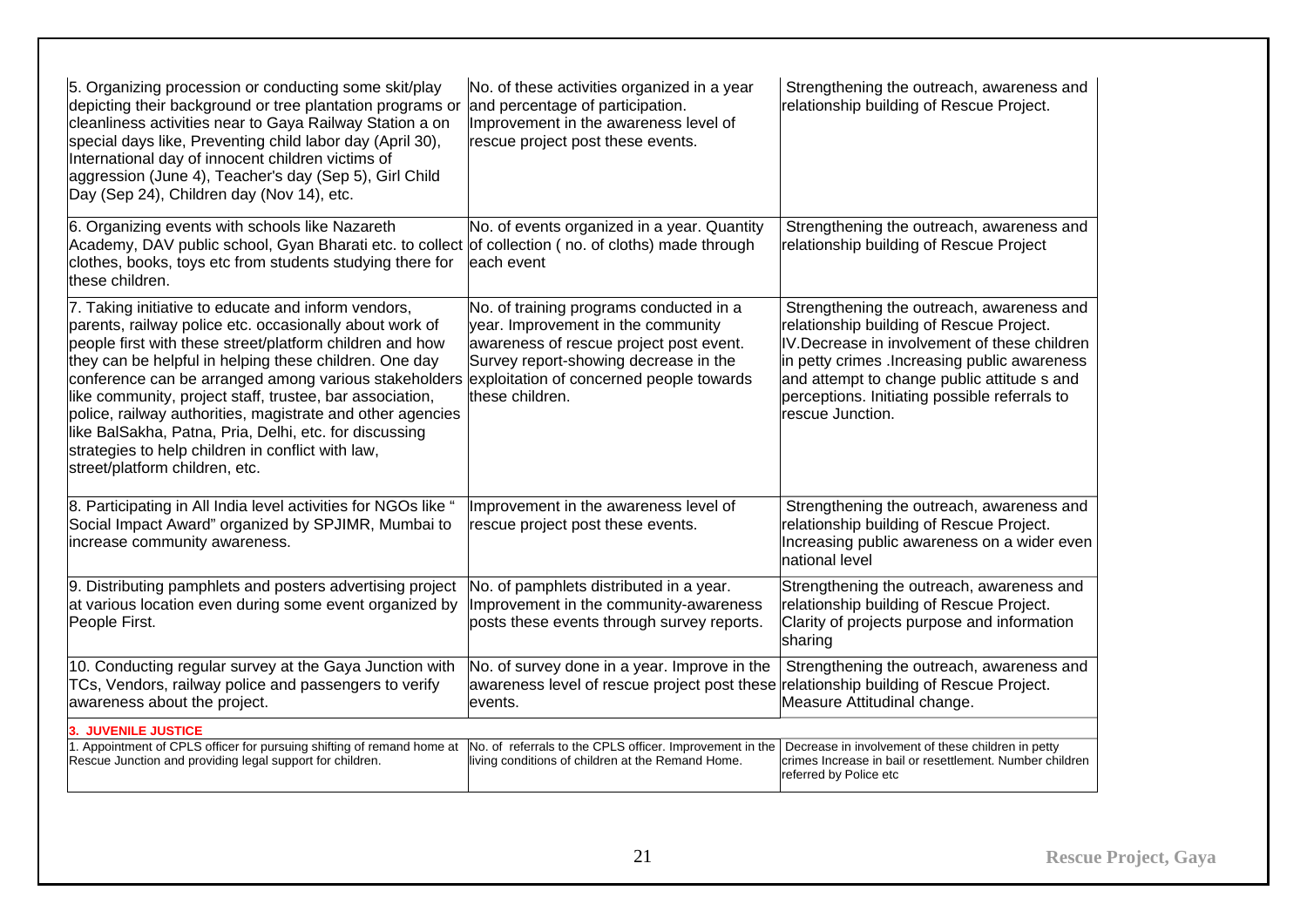| 2. Developing relationship with remand home children<br>and getting information about their background and<br>reason for them being in remand home                         | No. of participation of remand home children Offering support and counseling where very<br>lin all these activities | little provision exists. Locating and involving,<br>and offering families assistance to help<br>facilitate Bail and repatriation |
|----------------------------------------------------------------------------------------------------------------------------------------------------------------------------|---------------------------------------------------------------------------------------------------------------------|----------------------------------------------------------------------------------------------------------------------------------|
| 3. Exploring opportunity for hearing of Juvenile cases at the rescue<br>junction itself in order to avoid delay in justice due to logistics and<br>security problems       | Improvement in timely and quality justice<br>post CPLS officer appointment                                          | Bail Received, number of cases disposed                                                                                          |
| 4. Analyzing history of the crime from these children and<br>providing timely justice to these children from remand<br>lhomes                                              | Record of delay in justice.                                                                                         | improvement in release rates                                                                                                     |
| 5. Providing counseling services to these children about<br>what is right or wrong                                                                                         | Reduction in the involvement of these<br>children in petty crimes.                                                  | Decrease in involvement of these children in<br>petty crimes                                                                     |
| <b>4 Sustainability</b>                                                                                                                                                    |                                                                                                                     |                                                                                                                                  |
| 1. Provision for Reserve for the rescue project to meet contingencies.                                                                                                     | Amount of reserve and interest accrued on it.                                                                       | Helping Project sustainability.                                                                                                  |
| 2. Renting unused space on the ground floor for opening shops.                                                                                                             | Amount of rent received in a year.                                                                                  | Helping project sustainability                                                                                                   |
| 3. Rent received from remand home. [As of current developments,<br>remand home would be most likely shifted to ground floor of Rescue<br>Junction]                         | Amount of rent received in a year.                                                                                  | <b>Helping Project Sustainability</b>                                                                                            |
| 4. Grant received from government towards maintenance of Childline<br>Service                                                                                              | Amount of grant received in a year.                                                                                 | May open further sources of Government funding.                                                                                  |
| 5. Interest received from suitably invested corpus fund of Rs 1,000,000<br>@ 6%. [Principal amount of the corpus fund would not be utilized to fund<br>any other activity] | Amount of interest received in a year.                                                                              | Strengthening the sustainability of the project                                                                                  |
| 6. Exploring opportunities for funding from government, individual<br>donors interested in supporting children [tentative]                                                 | Amount of fund received from various Sources in a year. Strengthening the sustainability of the project             |                                                                                                                                  |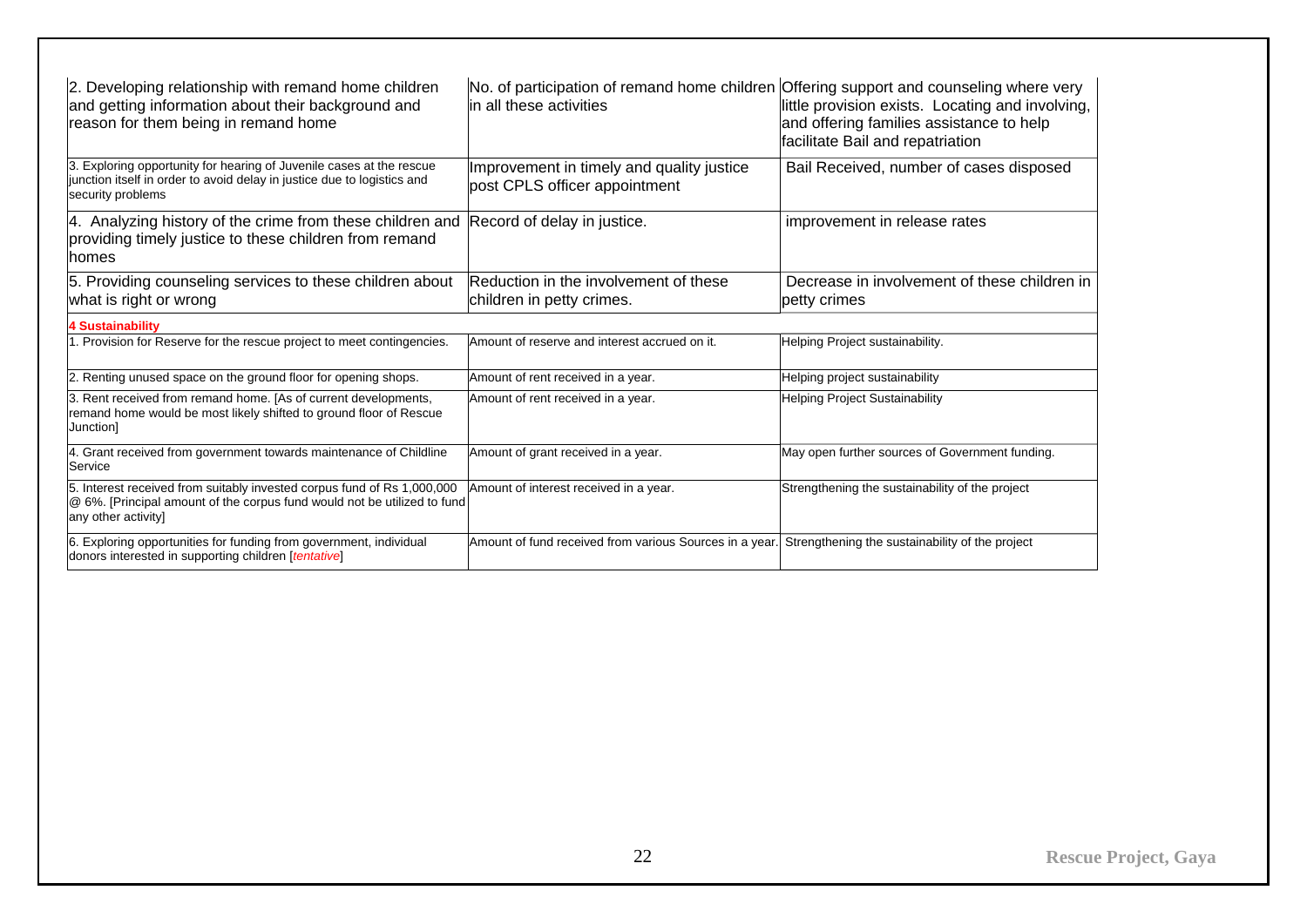# <span id="page-24-0"></span>**Budget Summary**

This plan for Rescue Project is from Oct 2006 to March 2008. From Oct 2006 to March 2007. The budget is for the full year, from April to March.



| S.No. | <b>Item</b>                | <b>Rs</b>    |          |
|-------|----------------------------|--------------|----------|
|       | <b>Year One</b>            | 1,554,700.00 | 20729.00 |
|       | <b>Year Two</b>            | 2,310,500.00 | 30806.00 |
|       |                            |              |          |
|       | <b>Total for Two years</b> | 3,865,200.00 | 51536.00 |

|                | <b>GAYA RESCUE PROJECT BIHAR, INDIA</b>                                     |                 |            |  |
|----------------|-----------------------------------------------------------------------------|-----------------|------------|--|
|                | <b>Detailed Budget</b>                                                      |                 |            |  |
|                | From October 2006 to September 2007                                         |                 |            |  |
|                |                                                                             | <b>YEAR ONE</b> |            |  |
| S.NO           | <b>Item</b>                                                                 | <b>INR</b>      | <b>GBP</b> |  |
|                | <b>Recurrent Expenditure</b>                                                |                 |            |  |
| A              | <b>Direct Expenditure</b>                                                   |                 |            |  |
| 1              | Textbooks and school supplies (Slate,<br>books, poster, chalk, paper, etc.) | 50,000.00       | 666.67     |  |
| $\overline{2}$ | Staff Training and Equipment                                                | 30,000.00       | 400.00     |  |
| 3              | <b>Transportation Cost</b>                                                  | 16,000.00       | 213.33     |  |
| 4              | Diesel (Per Annum)                                                          | 50,000.00       | 666.67     |  |
| 5              | Electricity Bill @ 1000                                                     | 12,000.00       | 160.00     |  |
| 6              | Water Tax @ 100                                                             | 1,200.00        | 16.00      |  |
| $\overline{7}$ | Municipal Taxes @ 1000                                                      | 12,000.00       | 160.00     |  |
| 8              | Phone charges                                                               | 6,000.00        | 80.00      |  |
| 9              | Purchase of medicines & medical supplies<br>@ Rs 5000 p.m.                  | 60,000.00       | 800.00     |  |
| 10             | <b>Food Materials</b>                                                       | 365,000.00      | 4866.67    |  |
| 11             | Toiletry items like soap, towel, detergent,<br>toothpaste, clothes, etc.    | 18,000.00       | 240.00     |  |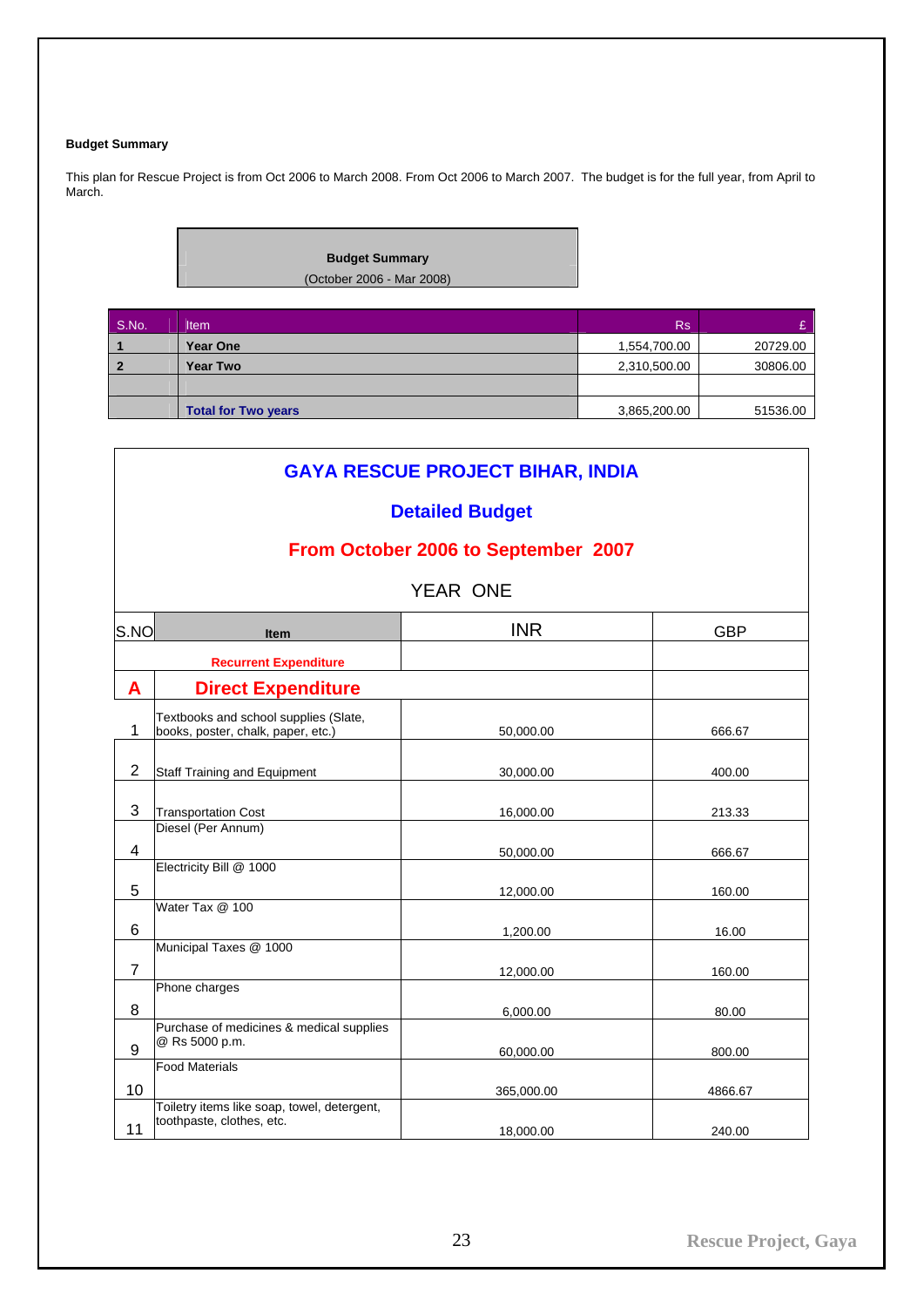|                | <b>Blanket and Sweaters</b>                                     |              |           |
|----------------|-----------------------------------------------------------------|--------------|-----------|
| 12             |                                                                 | 20,000.00    | 266.67    |
|                | <b>Sports Materials</b>                                         |              |           |
| 13             |                                                                 | 5,000.00     | 66.67     |
|                | Dvd & CD for Children                                           |              |           |
| 14             | Printing and Stationary                                         | 500.00       | 6.67      |
| 15             |                                                                 | 5,000.00     | 66.67     |
|                | <b>Survey Cost</b>                                              |              |           |
| 16             |                                                                 | 2,000.00     | 26.67     |
|                | Festival Celebration for children                               |              |           |
| 17             | Conferences for Local administration                            | 10,000.00    | 133.33    |
| 18             |                                                                 |              |           |
|                | Stamp etc legal affidavit etc cost for CPLS                     | 10,000.00    | 133.33    |
| 19             |                                                                 | 4,000.00     | 53.33     |
|                | Set up Children Bank exp                                        |              |           |
| 20             |                                                                 | 3,000.00     | 40.00     |
|                | Administration cost for Rescue Junction or<br>Miscellaneous     |              |           |
| 21             | <b>Total Direct Expenditure</b>                                 | 5,000.00     | 66.67     |
|                |                                                                 | 684,700.00   | 9129.33   |
|                |                                                                 |              |           |
| В              | <b>Salaries</b>                                                 |              |           |
|                |                                                                 |              |           |
| 1              | Night Shelter staff (one no.) @ 4,000 pm.                       | 48,000.00    | 640.00    |
| $\overline{2}$ | CPLS Officer @ Rs 15,000 pm                                     | 180,000.00   | 2,400.00  |
|                |                                                                 |              |           |
| 3              | Salary of Project Manager @ Rs 5,000 pm.                        | 60,000.00    | 800.00    |
|                |                                                                 |              |           |
| 4              | Salary of 3 Teachers @ 2000 p.m.                                | 72,000.00    | 960.00    |
| 5              |                                                                 |              |           |
|                | Community Support worker @ 1000 pm                              | 12,000.00    | 160.00    |
| 6              | Salary (Doctor + Nurse)                                         | 30,000.00    | 400.00    |
|                |                                                                 |              |           |
| $\overline{7}$ | Cook @ Rs 2500 p.m.                                             | 30,000.00    | 400.00    |
|                |                                                                 |              |           |
| 8              | Cook Helper @ Rs 1500 p.m.<br><b>Total Salaries Expenditure</b> | 18,000.00    | 240.00    |
|                |                                                                 | 450,000.00   | 6,000.00  |
|                |                                                                 |              |           |
|                | <b>Total Re-current Expenditure (A+B)</b>                       | 1,134,700.00 | 15,129.33 |
|                |                                                                 |              |           |
| C              | <b>Capital Expenditure</b><br>Generator                         |              |           |
| 1              |                                                                 |              |           |
|                | Mess Equipment (Gas Stove, utensils, etc.)                      | 60,000.00    | 800.00    |
| $\overline{2}$ |                                                                 | 30,000.00    | 400.00    |
|                | TV and CD/DVD Player                                            |              |           |
| 3              |                                                                 | 30,000.00    | 400.00    |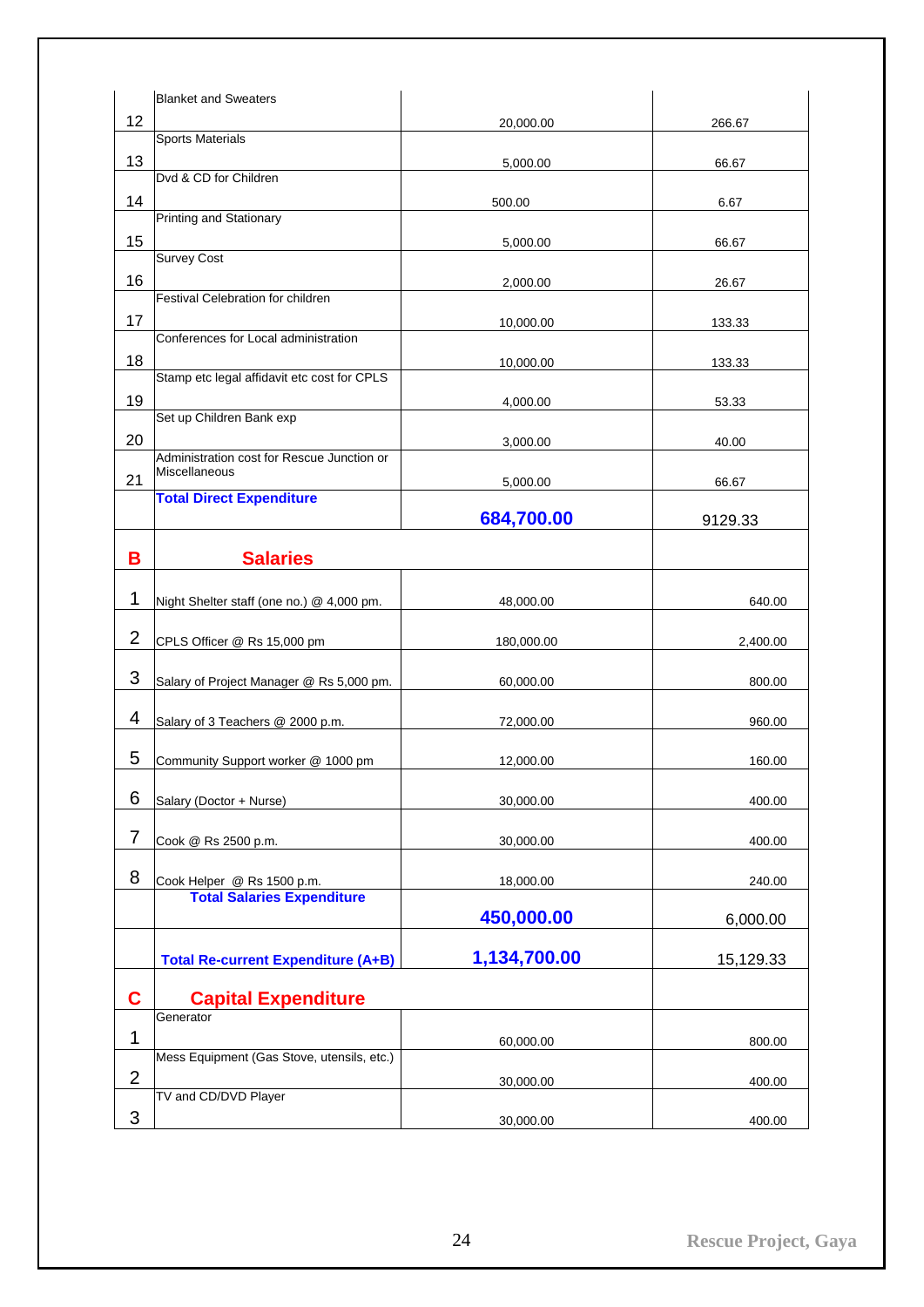| <b>Total Capital Expenditure</b>              | 120,000.00   | 1,600.00  |
|-----------------------------------------------|--------------|-----------|
| <b>Total Expenditure (A+B+C)</b>              | 1,254,700.00 | 16,729.33 |
| <b>Management</b>                             | 100,000.00   | 1,333.33  |
| <b>Fund Raising pool</b>                      | 200.000.00   | 2,666.67  |
| <b>Total Requirement Fund for One</b><br>Year | 1,554,700.00 | 20,729.33 |

# **GAYA RESCUE PROJECT BIHAR, INDIA Detailed Budget From October 2007 to September 2008**  YEAR TWO **Recurrent Expenditure A Direct Expenditure of Rescue Junction**  1 Textbooks and school supplies (Slate, books, poster, chalk, paper, etc.) 50,000.00 666.67 2 Legal Support, Services costs, Stamp paper etc. 6,000.00 80.00 3 Staff Training and Equipment 20,000.00 266.67 4 Diesel (Per Annum) for Generator 50,000.00 666.67 5 Blankets & sweaters & Clothes 30,000.00 400.00 6 Purchase of medicines & medical supplies @ Rs 5000 p.m. 60,000.00 800.00 7 Toiletry items like soap, towel, detergent, toothpaste, clothes, etc. 18,000.00 18,000.00 240.00 8 Trainer & Equipment cost (Vocational Training) 20,000.00 266.67 9 Food Materials 365,000.00 4,866.67 10 Conducting residential training programs at the center from other NGO like "Balsakha, Patna", Aashra, Patna etc.) 10,000.00 133.33 11 Organizing Diwali, Holi and Saraswati Puja celebration at the center. 10,000.00 133.33 12 Sports material 66.67 13 Showing inspirational children movies at the<br>center center 6.67 14 Organizing events with schools like Nazareth Academy, DAV public school, Gyan Bharati etc. to collect clothes, books, toys etc from students studying there for these children. <br>
2,000.00 26.67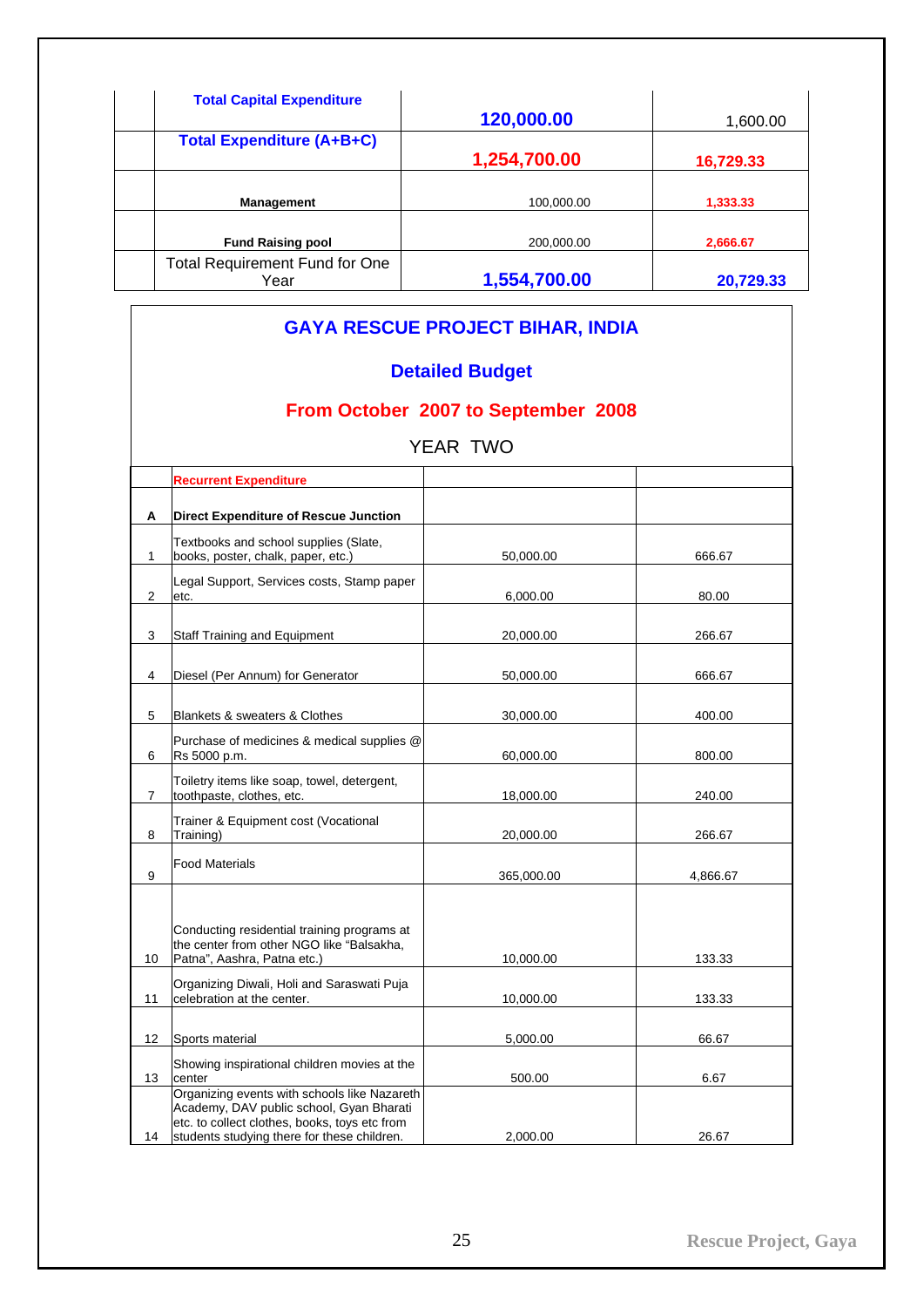|                | One day conference arranged among                                                    |              |           |
|----------------|--------------------------------------------------------------------------------------|--------------|-----------|
| 15             | various stakeholder for discussing strategies                                        | 10,000.00    | 133.33    |
| 16             | Distributing pamphlets and posters<br>advertising project at various location/events | 5,000.00     | 66.67     |
| 17             | Conducting regular survey at the Gaya<br>Junction                                    | 2,000.00     | 26.67     |
| 18             | Pursuing setting up of Childline                                                     | 5,000.00     | 66.67     |
| 19             | Repatriation/rehabilitation of children                                              | 50,000.00    | 666.67    |
|                | <b>Total Direct Expenditure</b>                                                      | 718,500.00   | 9,580.00  |
| в              | <b>Salaries</b>                                                                      |              |           |
| 1              | Night Shelter staff (one no.) @ 4,000 pm.                                            | 48,000.00    | 640.00    |
| 2              | CPLS Officer @ Rs 15,000 pm                                                          | 180,000.00   | 2,400.00  |
| 3              | Salary of Project Manager @ Rs 5,000 pm.                                             | 60,000.00    | 800.00    |
| 4              | Salary of 3 Teachers @ 2000 p.m.                                                     | 72,000.00    | 960.00    |
| 5              | Community Support worker @ 1000 pm                                                   | 12,000.00    | 160.00    |
| 6              | Salary (Doctor + Nurse)                                                              | 70,000.00    | 933.33    |
| $\overline{7}$ | Cook @ Rs 2000 p.m.                                                                  | 24,000.00    | 320.00    |
| 8              | Cook Helper @ Rs 1000 p.m.                                                           | 12,000.00    | 160.00    |
|                | <b>Total Salaries</b>                                                                | 478,000.00   | 6,373.33  |
| C              | <b>Administration Cost</b>                                                           |              |           |
| 1              | Administration and Management costs<br>(CPLS Officer)                                | 14,000.00    | 186.67    |
|                | <b>Total Administrative Expenditure</b>                                              | 14,000.00    | 186.67    |
|                | <b>Total Recurrent Expenditure (A+B+C</b>                                            | 1,210,500.00 | 16,140.00 |
| $\mathbf{1}$   | Management Cost (10% of Grand Total)                                                 | 100,000.00   | 1,333.33  |
| $\overline{2}$ | <b>Reserve Fund</b>                                                                  | 1,000,000.00 | 13,333.33 |
|                | <b>Total Requirement of Funds for Year Two</b>                                       | 2,310,500.00 | 30,806.67 |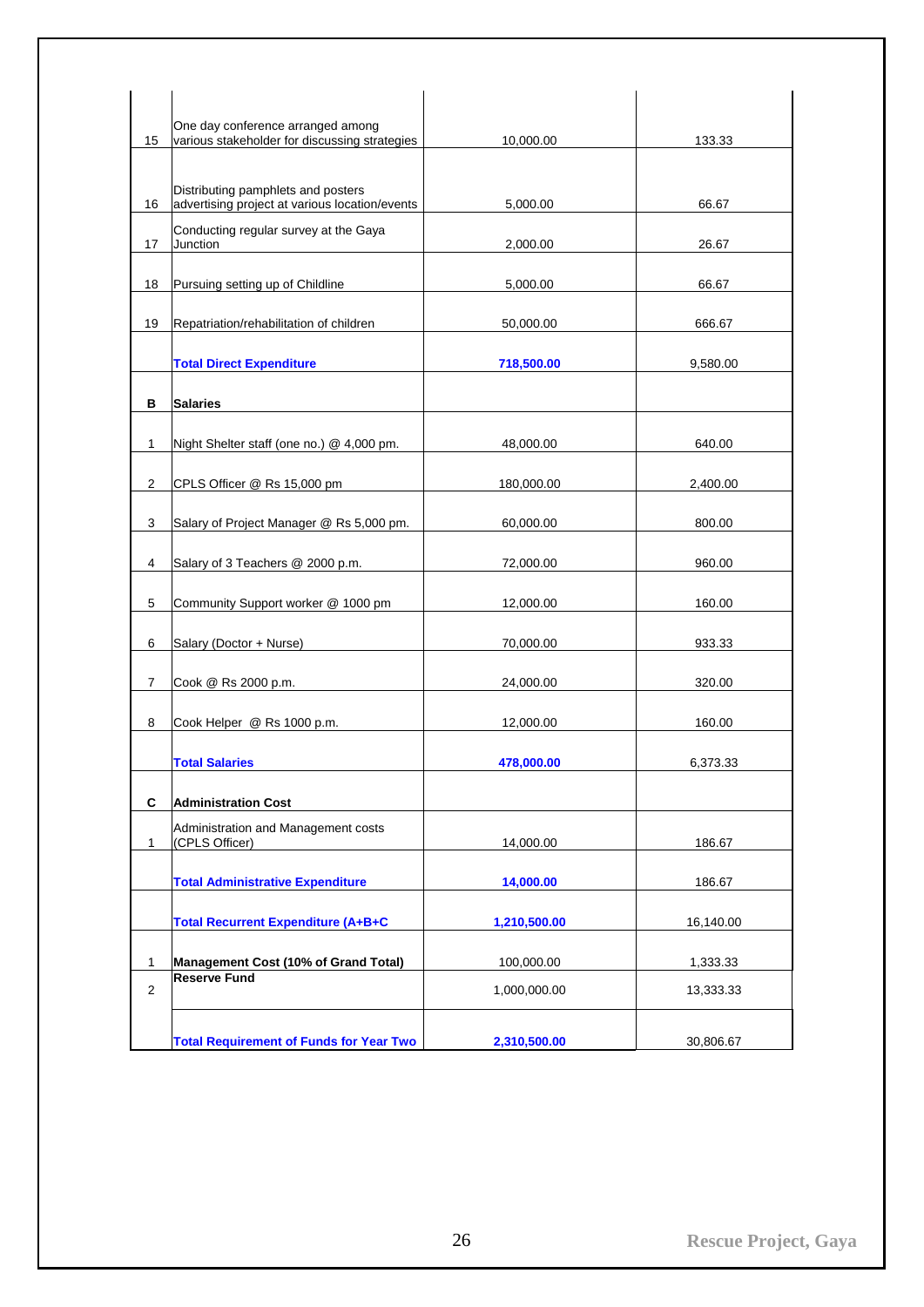# <span id="page-28-0"></span>**Budget Explanatory Notes**

The Rescue Project originally was due to be shifted to a new building in the next financial year, i.e., April 2007. However, this project is very dynamic and its quick progress entailed purchase of a new building earlier than planned. The Rescue Project is establishing local credibility very quickly. There has been extensive media coverage of this project and People First's work has been highly appreciated. The most recent event being the coverage of a street play done by platform children after end of a nine day residential training conducted by AASRA, Patna. The play was performed near Gaya Junction and was attended by several dignitaries and was covered by Sahara news channel, Aaj newspaper, etc. All this effort has helped improve the awareness of the project and about People First. The Rescue Project staff are highly enthusiastic and ready to grow further. They want to extend the outreach of the project and benefit more children and also bring more professionalism into the project. Keeping all this in mind the shifting of the project to new building was advanced and also new avenues are being explored to help more children. This project now also includes issues related to Juvenile Justice and providing help to children in need by setting up Childline Service at Gaya. Both these areas would require extensive collaboration with several other agencies like NGOs working in similar area, hospitals, vocational training centers, etc. Thus the funding now will not only benefit the work of People First, but also that of several other NGOs/stakeholders working in collaboration with People First. The details about how various stakeholders would be addressed are listed under section, "Involving Various Stakeholders" below.

All this effort would help build the initial ground for extending this project to other districts like Jahanabad, Dehri-On-Sone, etc. The Childline itself would mandate collaboration with four or five NGOs at local level and some at National level. Although each area has unique issues and environment, the experience of this Rescue Project and networking developed through it would simplify the duplication of this project in other places.

The current budget also includes a corpus fund of Rs 10 lakhs and all management costs.

## **Involving Various Stakeholders**



Rescue project requires active collaboration with all stakeholders and other NGOs for successful implementation. The various steps, which can be taken to involve the stakeholders, are as follows: -

# **Arranging one day conferences**

A conference should be held involving various stakeholders like prominent members from community, police, judge, magistrate, railway authorities, bar association, project staff, trustees, media and other NGOs to discuss strategies for rehabilitation of street/platform children, children in conflict with law, other underprivileged and children in need. This conference can help stress the need and ways of setting up statutory bodies for assisting children as mandated by the central government. The prominent ones would be setting up of Juvenile Justice Board and Childline Service. The NGOs from other cities where these bodies are working (like BalSakha, Patna) can share their experiences about functioning of these bodies and ways to improve it. These conferences would help create awareness about child rights and also assist in creation of pressure groups to hasten implementation of child laws. This platform can also be used by People First to showcase their work with children in need and can stress upon the fact that People First can act as a collaborative agency for implementation of childline services. The opening of Rescue Junction on July  $16^{th}$  2006 will provide a good opportunity to introduce the project to key agencies locally.

#### **Awareness Programs**

With the extensive media coverage that the Rescue Project received, there has been a lot of improvement in awareness level about the project and about People First However; much more awareness is required to generate support from other agencies and also for attracting potential donors. Some of the new activities planned are arranging procession during important days, distributing pamphlets, displaying posters/banners, collaborating with schools, etc as listed in the Logical Framework Analysis (LFA) above. These activities would involve the community, project staff, trustees, media and other agencies.

Also, till now the awareness level has been gauged only qualitatively. To have better idea this needs to be quantified by conducting survey, the plan for which is also listed in LFA.

#### **Pursuing Setting up of Childline and Training of Project Staff by collaboration with other NGOs**

Other NGOs working in similar area need to be identified and the staff can be sent there to study how they are implementing these projects. We already have good links with one such NGO – Bal Sakha, Patna. Bal Sakha has experience in working with street/platform children, remand home children and also acts as a collaborative agency for running Childline Service in Patna. We can seek consultancy from them and also get our staff trained. Once Childline is set up at Gaya, our staff in turn can help train the staff of the support organizations. Thus this project would help develop an extensive network involving local government authorities, support organizations like hospitals, clinics, bar association, railway police, telecom department, etc. and local and national level NGOs.